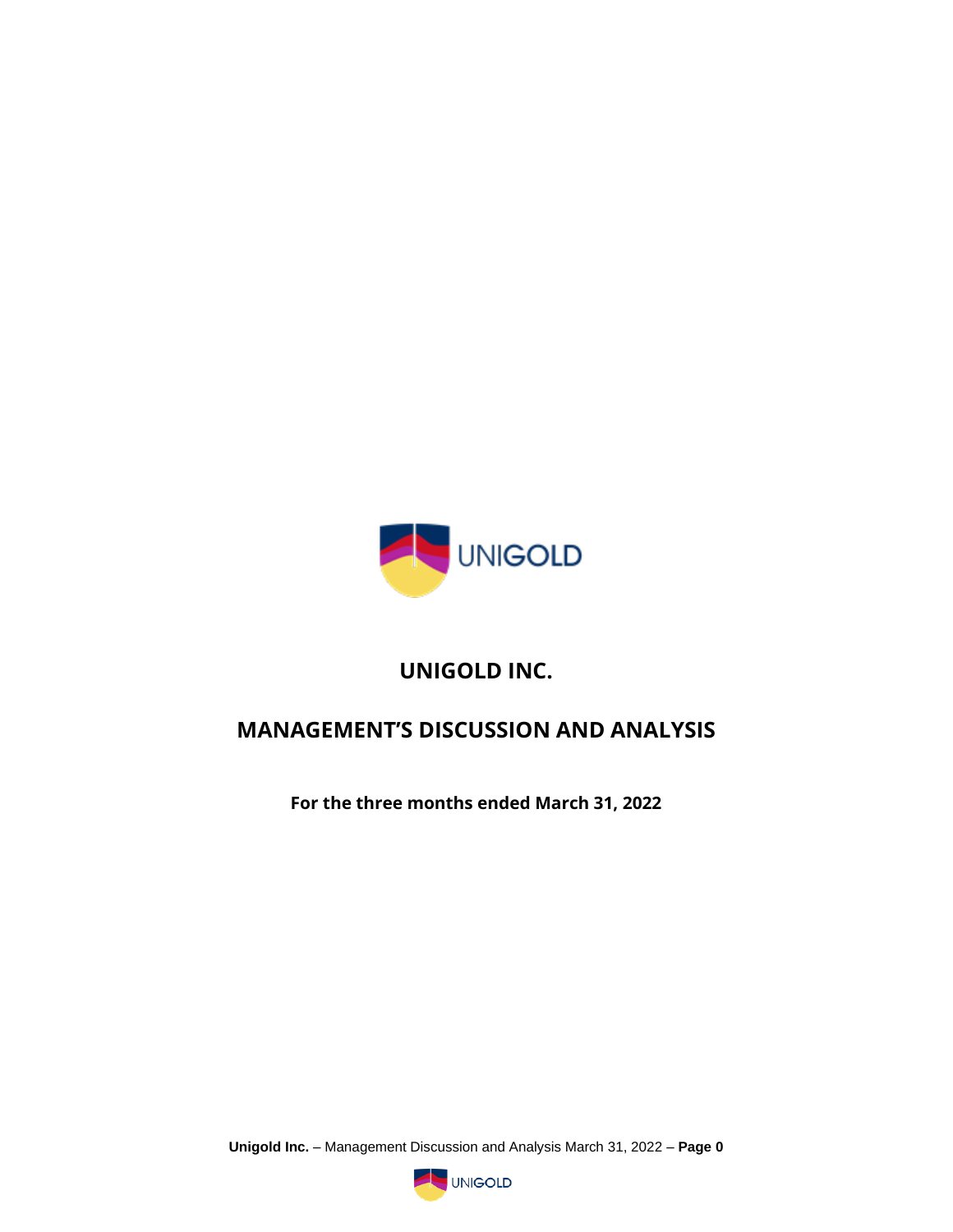

#### **MANAGEMENT'S DISCUSSION AND ANALYSIS**

The following discussion and analysis ("MD&A") of the operating results and financial condition of Unigold Inc. ("Unigold" or the "Corporation") for the three months ended March 31, 2022 and 2021 should be read in conjunction with the (unaudited) condensed consolidated interim financial statements for the three months ended March 31, 2022 and 2021 and the related notes thereto ("Interim Financial Statements"). All financial information in this MD&A has been prepared in accordance with International Financial Reporting Standards ("IFRS"), and all dollar amounts are expressed in Canadian dollars (\$) unless otherwise indicated. Additional information, including the Corporation's press releases, has been filed electronically through the System for Electronic Document Analysis and Retrieval ("SEDAR") and is available online at www.sedar.com. The date of this report is May 30, 2022.

#### **1. Corporation Overview**

Unigold is a Canadian based, growth oriented, junior natural resource Corporation focused on exploring and developing its significant land position in the Dominican Republic ("DR"), within the highly prospective Cretaceous-age Tireo Formation. Unigold operates through its wholly owned Canadian subsidiary, Unigold Resources Inc., and its indirectly owned subsidiary, Unigold Dominicana, S.R.L., which is incorporated in the DR.

#### **2. Forward-Looking Statements**

This MD&A contains "forward-looking information" within the meaning of applicable Canadian securities legislation. Forward-looking information includes, but is not limited to, information concerning Unigold's exploration program and planned gold production as well as Unigold's strategies and future prospects. Generally, forward-looking information can be identified by the use of forward-looking terminology such as "plans", "expects", or "does not expect", "is expected", "budget", "scheduled", "estimates", "forecasts", "intends", "anticipates", or "does not anticipate", or "believes" or variations of such words and phrases or statements that certain actions, events or results "may", "could", "would", "might", or "will be taken", "occur", or "be achieved". Forward-looking information is based on the opinions and estimates of management at the date the information is made, and is based on a number of assumptions and subject to a variety of risks and uncertainties and other factors that could cause actual events or results to differ materially from those projected in the forward-looking information. Assumptions upon which such forward-looking information is based include, without limitation, availability of skilled labour, equipment, and materials; the potential of the Corporation's properties to contain economic metals deposits; the Corporation's ability to meet its working capital needs for the twelve-month period ending March 31, 2023; and the plans, costs, timing and capital for future exploration and development of the Corporation's property interests in the DR. Many of these assumptions are based on factors and events that are

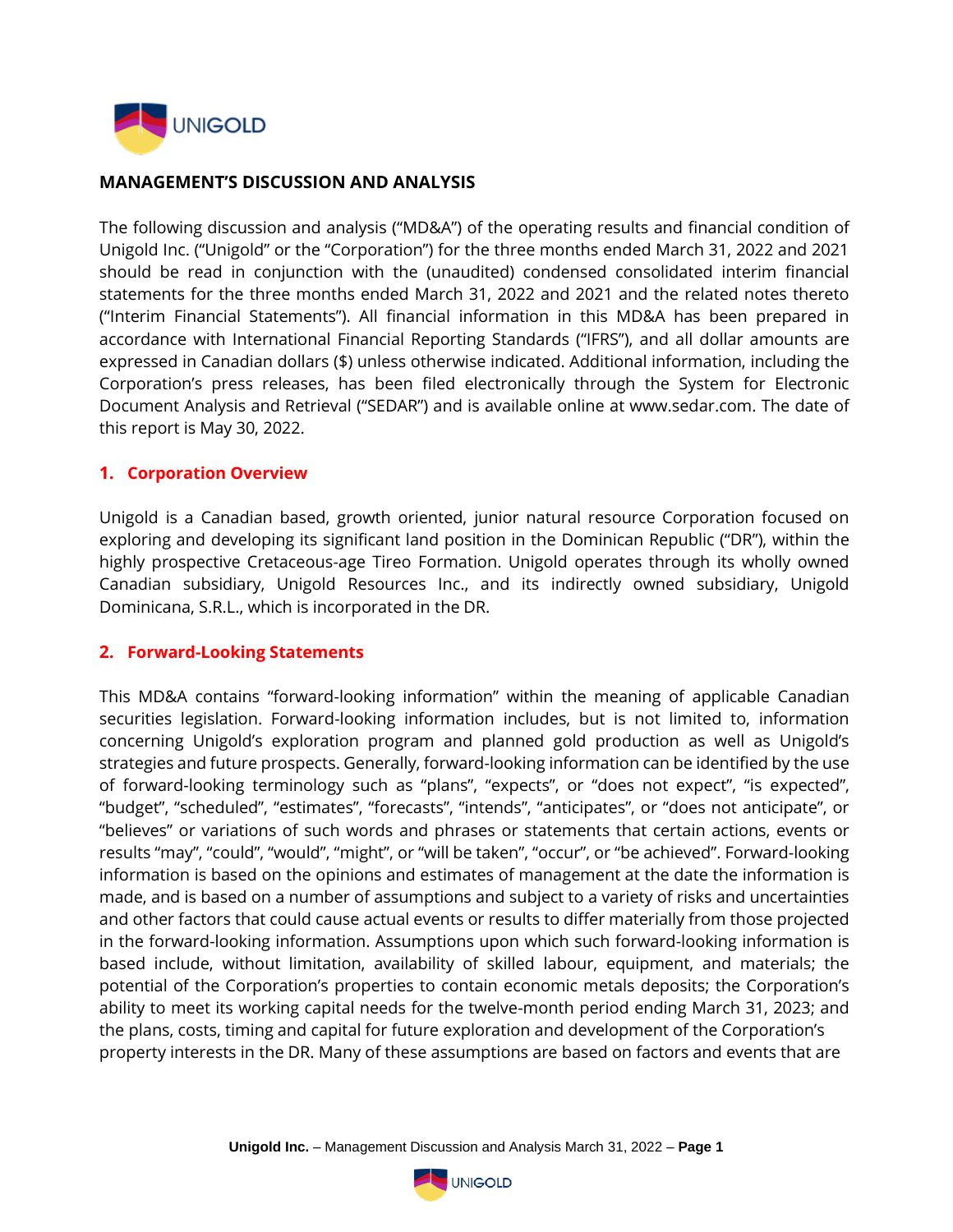not within the control of Unigold and there is no assurance they will prove to be correct. Factors that could cause actual results to vary materially from results anticipated by such forward-looking information include changes in market conditions, variations in ore reserves, resources, grade or recovery rates, risks relating to international operations (including legislative, political, social, or economic developments in the jurisdictions in which Unigold operates), economic factors, government regulation and approvals, environmental and reclamation risks, actual results of exploration activities, fluctuating metal prices and currency exchange rates, costs, changes in project parameters, conclusions of economic evaluations, the possibility of project cost overruns or unanticipated costs and expenses, labour disputes and the availability of skilled labour, failure of plant, equipment or processes to operate as anticipated, capital expenditures and requirements for additional capital, risks associated with internal control over financial reporting, and other risks of the mining industry. Although Unigold has attempted to identify important factors that could cause actual actions, events or results to differ materially from those described in forward-looking information, there may be other factors that cause actions, events or results not to be anticipated, estimated or intended. There can be no assurance that forward-looking information will prove to be accurate, as actual results and future events could differ materially from those anticipated in such information. Unigold undertakes no obligation to update forward-looking information if circumstances or management's estimates or opinions should change except as required by applicable securities laws. The reader is cautioned not to place undue reliance on forward-looking information.

#### **3. Nature of Operations**

The Corporation published an updated Mineral Resource Estimate ("MRE") on May 13, 2021, with an effective date of May 10, 2021. The mineral resource was estimated by Mr. W. Lewis, P.Geo., Mr. A. San Martin, MAusIMM (CP), Mr. R.M. Gowans, B.Sc., P.Eng., Mr. C. Jacobs, MBA, CEng, MIMMM and Mr. N.Fung, B.Sc.H., B.Eng., P.Eng. of Micon International Limited. ("Micon"). Micon is independent of Unigold and Messrs. Lewis, San Martin and Gowans meet the requirements of "Qualified Persons" as established by the Canadian Institute of Mining, Metallurgy and Petroleum ("CIM") Definition Standards for Mineral Resources and Mineral Reserves (May 2014). Full details of the estimate are presented, together with the results of a Preliminary Economic Assessment ("PEA") on the oxide portion of the deposit, in a Technical Report titled "NI-43-101 F1 Technical Report Updated Mineral Resource Estimate And Preliminary Economic Assessment For the Oxide Portion Of The Candelones Project Neita Concession Dominican Republic" with an effective date of May 10, 2021was filed on June 7, 2021 on SEDAR and on the Corporation's website.

Micon used the following assumptions and estimated the mineral resources using only gold recoveries for the oxide portions, and a Net Smelter Return ("NSR") model with gold, silver, and copper recoveries for the sulphide portion of the resource.

# **Table 1: Summary of Key Economic Parameters**

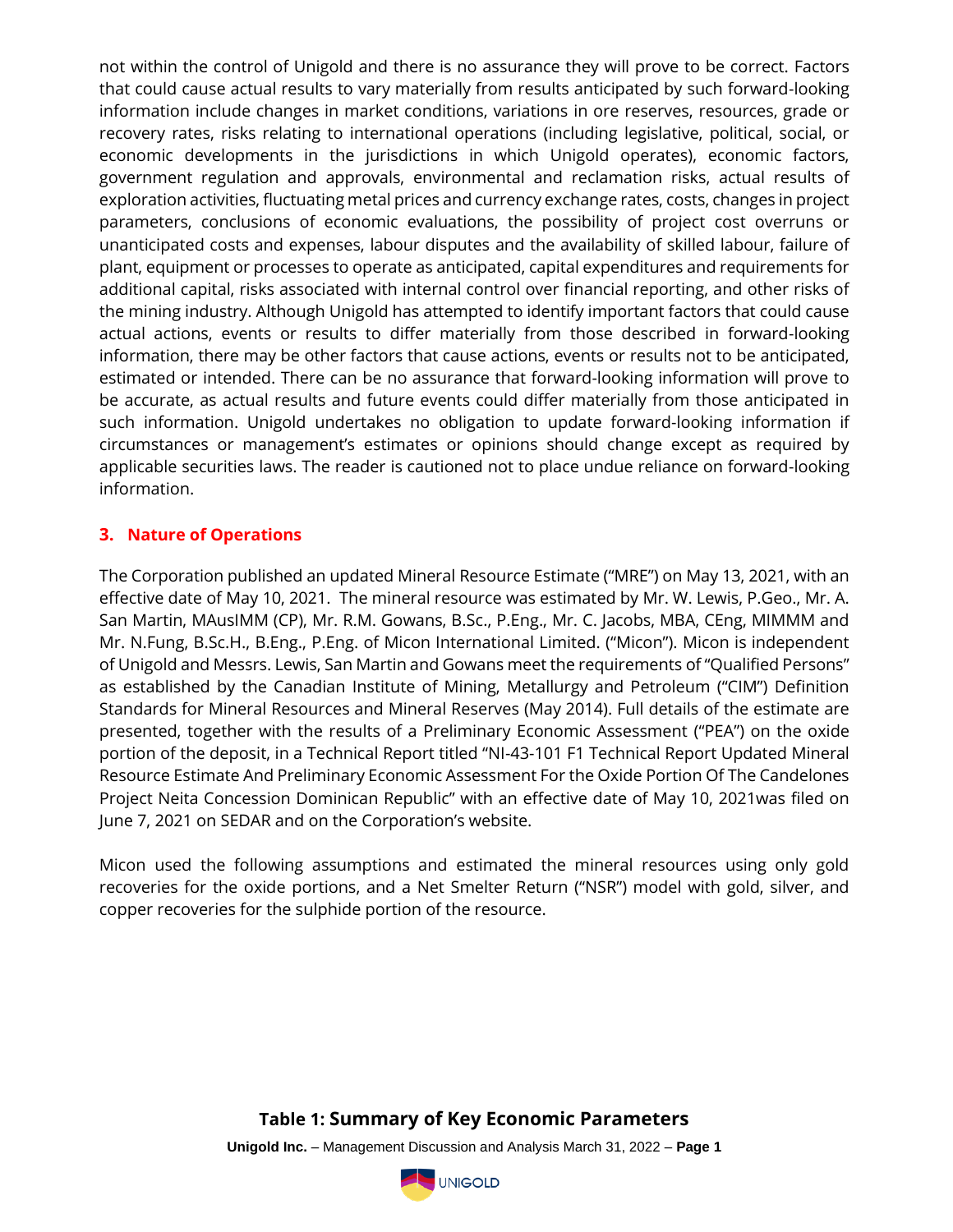| <b>Candelones Parameters</b>    | <b>Oxides (PEA)</b> |                   |                  |
|---------------------------------|---------------------|-------------------|------------------|
|                                 | <b>Oxides</b>       | <b>Transition</b> | <b>Sulphides</b> |
| Au price \$/oz                  | \$1,700             | \$1,700           | \$1,700          |
| Ag price \$/oz                  | \$20.00             | \$20.00           | \$20.00          |
| Cu price \$/lb                  | \$4.00              | \$4.00            | \$4.00           |
| Au recovery                     | 80%                 | 50%               | 84%              |
| Ag recovery                     |                     |                   | 55%              |
| Cu recovery                     |                     |                   | 87%              |
| Open Pit Mining Cost \$/t       | \$2.35              | \$3.61            | \$2.85           |
| Process Cost \$/t (Heap Leach)  | \$7.40              | \$7.40            | <b>NA</b>        |
| Process Cost \$/t (Flotation)   |                     |                   | \$25.00          |
| G&A Cost \$/t                   | \$2.39              | \$2.39            | \$2.39           |
| Open Pit Overall Cost \$/t      | \$12.14             | \$13.40           | \$30.24          |
| Underground Mining Cost \$/t    |                     |                   | \$60.00          |
| Underground Overall Cost \$/t   | \$69.79             | \$69.79           | \$87.39          |
| Open Pit Au Cut-off g/t         | 0.28                | 0.49              | 0.66             |
| Au Eq. Cut-off g/t              |                     |                   | 0.65             |
| Open Pit NSR Cut-off (\$)       |                     |                   | \$20.24          |
| Underground Au Cut-off (g/t)    | 1.6                 | 2.55              | 1.9              |
| Underground Au-Eq Cut-off (g/t) | 1.6                 | 2.55              | 1.89             |
| Underground NSR Cut-off (\$)    |                     |                   | \$77.39          |

#### **Notes relating to Mineral Resource Estimate**

Pit constrained resources are reported within an optimized pit shell; underground resources are reported within continuous and contiguous shapes which lie adjacent to and below the ultimate open pit shell and interpreted to be recoverable utilizing standard underground mining methods.

The pit constrained resource is reported within an optimized pit shell that assumed a maximum slope angle of 45 degrees. Open pit mining recovery was assumed to be 100%. Open pit dilution was assumed to be 0%..Underground mining recovery was assumed to be 100%. Underground dilution was assumed to be 0%.

Micon has not identified any legal, political, environmental or other risks that could materially affect the potential development of the mineral resource estimate.

The mineral resource estimates are classified according to the CIM Standards which define a Mineral Resource as "a concentration or occurrence of solid material of economic interest in or on the earth's crust in such form, grade or quality and quantity that there are reasonable prospects for eventual economic extraction. The location, quantity, grade or quality, continuity and other characteristics of a mineral resource are known, estimated or interpreted from specific geological evidence and knowledge including sampling. Mineral resources are sub-divided, in order of increasing geological confidence, into inferred, indicated and measured categories. An inferred mineral resource has a lower level of confidence than an indicated mineral resource. An indicated mineral resource has a higher level of confidence than an inferred mineral resource but has a lower level of confidence than a measured mineral resource."

The CIM Standards define an inferred mineral resource as: "that part of a mineral resource for which quantity and grade or quality are estimated on the basis of limited geological evidence and sampling. Geological evidence is sufficient to imply but not verify geological and grade or quality continuity. An inferred mineral resource has a lower level of confidence than that applying to an indicated mineral resource. It is reasonably expected that the majority of inferred mineral resources could be upgraded to indicated mineral resources with continued exploration."

All procedures, methodology and key assumptions supporting this mineral resource estimate shall be fully disclosed in a Technical Report that shall be available on SEDAR and the Corporation's website within forty-five (45) days of the effective date of the mineral resource estimate.

The reader is reminded that mineral resources are not mineral reserves and therefore do not have demonstrated economic viability.

#### **Mineral resources at May 10, 2021 were estimated to be:**

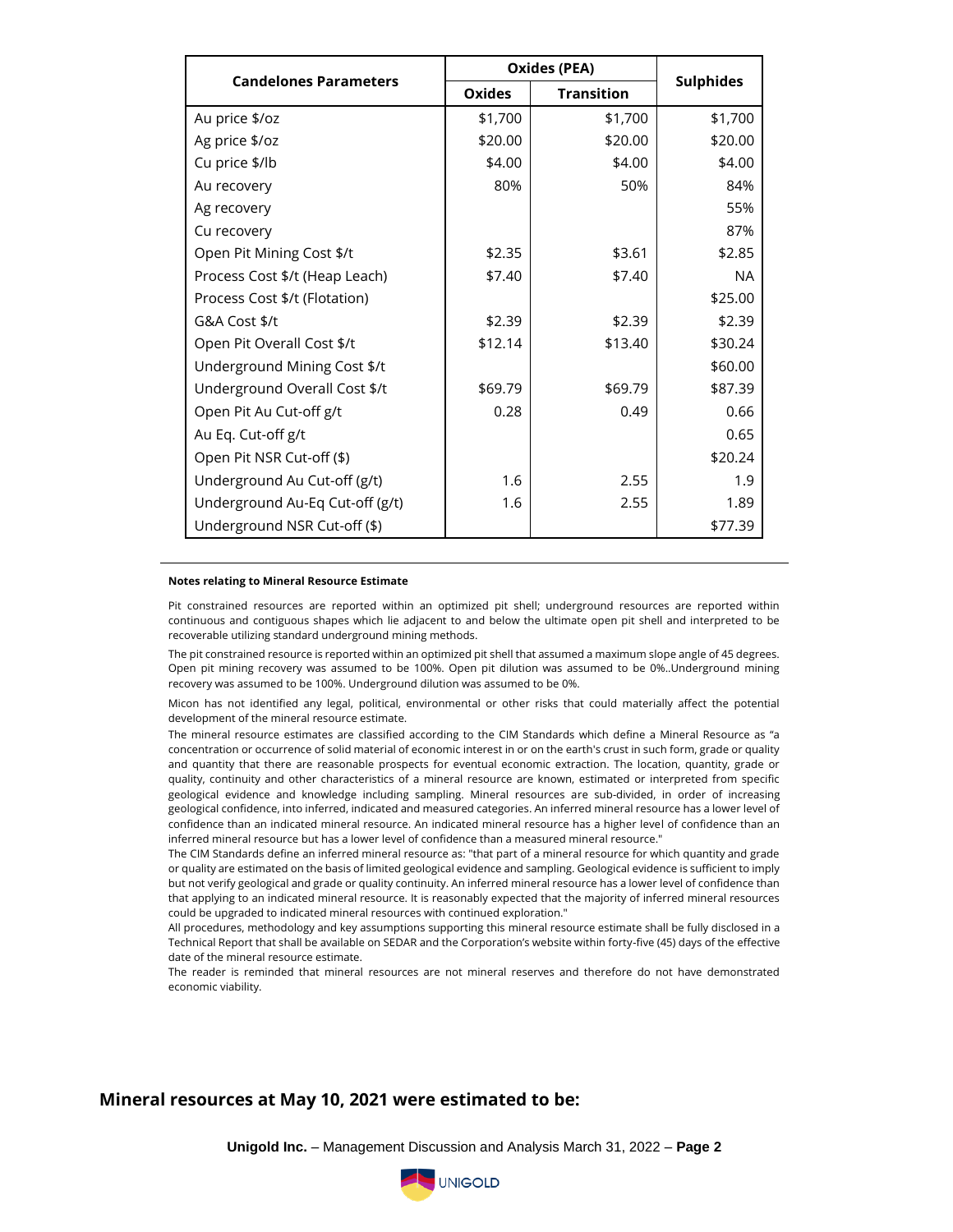| <b>Effective</b><br>Date | <b>Mining</b><br>Method | <b>Mineralization Type</b>        | Category  | Tonnes<br>(x1,000) | Au g/t | Au oz<br>(x1,000) | <b>Strip</b><br>Ratio |
|--------------------------|-------------------------|-----------------------------------|-----------|--------------------|--------|-------------------|-----------------------|
|                          |                         | Oxide (Heap Leach)                | Measured  | 1,851              | 0.82   | 49                |                       |
|                          | <b>OXIDE</b>            |                                   | Indicated | 1,616              | 0.82   | 42                |                       |
| May 10,                  |                         | <b>Total Measured + Indicated</b> | 3,467     | 0.82               | 91     |                   |                       |
| 2021                     | Open Pit<br>(Starter)   | Oxide (Heap Leach)                | Inferred  | 1,154              | 0.6    | 22                | 0.13                  |
|                          |                         | Transition (Heap Leach)           |           | 478                | 0.87   | 13                |                       |
|                          |                         | <b>Total Inferred</b>             | 1,632     | 0.68               | 36     |                   |                       |

# **Table 2: Mineral Resource Estimates for the Candelones Project**

| <b>Mining</b><br>Method             | Category              | NSR\$<br>Cut-<br>off | <b>Tonnes</b><br>(x1,000) | AuEq<br>g/t | Au<br>g/t | Ag<br>g/t | Cu<br>$\%$ | AuEq<br><b>OZ</b><br>(x1,000) | Au oz<br>(x1,000) | Ag oz<br>(x1,000) | Cu lb<br>(x1,000) | Waste<br>Ratio |
|-------------------------------------|-----------------------|----------------------|---------------------------|-------------|-----------|-----------|------------|-------------------------------|-------------------|-------------------|-------------------|----------------|
|                                     | Measured              | 20                   | 6,280                     | 2.22        | 1.9       | 3.28      | 0.18       | 449                           | 383               | 662               | 25,042            |                |
| Sulphide                            | Indicated             | 20                   | 13,098                    | 1.63        | 1.4       | 4.18      | 0.12       | 688                           | 591               | 1,762             | 34,201            |                |
| Open Pit                            | $M+I$                 | 20                   | 19,378                    | 1.82        | 1.56      | 3.89      | 0.14       | 1,137                         | 974               | 2,425             | 59,243            | 6.24           |
|                                     | Inferred              | 20                   | 23,042                    | 1.52        | 1.36      | 2.59      | 0.09       | 1,125                         | 1,005             | 1,916             | 43,229            |                |
|                                     | Measured              | 77                   | 759                       | 3.15        | 2.65      | 1.88      | 0.29       | 77                            | 65                | 46                | 4,836             |                |
| Sulphide                            | Indicated             | 77                   | 348                       | 2.73        | 2.35      | 2.32      | 0.22       | 31                            | 26                | 26                | 1,652             |                |
| Underground                         | $M+I$                 | 77                   | 1,107                     | 3.02        | 2.56      | 2.02      | 0.27       | 107                           | 91                | 72                | 6,488             |                |
|                                     | Inferred              | 77                   | 755                       | 2.67        | 2.38      | 2.31      | 0.16       | 65                            | 58                | 56                | 2,649             |                |
| <b>Total Measured and Indicated</b> |                       |                      | 20,484                    | 1.89        | 1.62      | 3.79      | 0.15       | 1,244                         | 1,065             | 2,497             | 65,731            |                |
|                                     | <b>Total Inferred</b> |                      | 23,797                    | 1.55        | 1.39      | 2.58      | 0.09       | 1,190                         | 1,063             | 1,972             | 45,878            |                |

Mineral resources are not mineral reserves and do not have demonstrated economic viability. A mineral resource is a concentration or occurrence of solid material of economic interest in or on the Earth's crust in such form, grade or quality and quantity that there are reasonable prospects for eventual economic extraction. The location, quantity, grade or quality, continuity and other geological characteristics of a mineral resource are known, estimated, or interpreted from specific geological evidence and knowledge, including sampling.

The current mineral resource established an initial measured and indicated resource for the Candelones sulphide resource. The economic viability of the oxide resource was assessed in a PEA which was released on April 26, 2021. Full technical details of the PEA are presented in the technical report titled "NI-43-101 F1 Technical Report Updated Mineral Resource Estimate and Preliminary Economic Assessment For the Oxide Portion Of The Candelones Project Neita Concession Dominican Republic" with an effective date of May 10, 2021, that was filed on June 7, 2021. The technical report is available for review on SEDAR and on the Corporation's website. The PEA is discussed in more detail below.

The recoverability of the amounts shown for mineral properties and deferred exploration and evaluation costs are dependent upon the existence of economically recoverable mineral reserves, the ability of the Corporation to obtain the necessary financing to complete its exploration programs and upon future profitable production or proceeds from disposition of such properties.

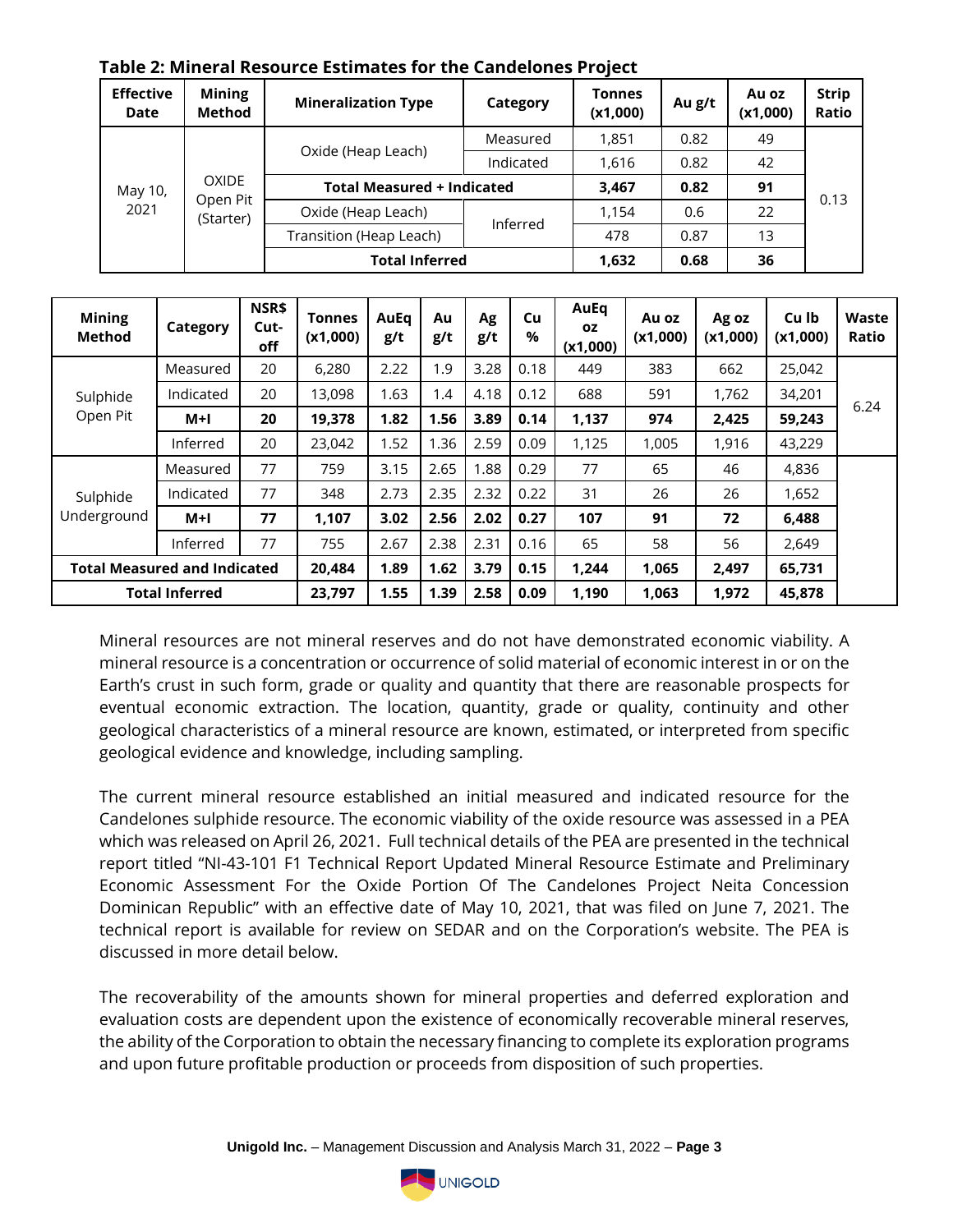The Interim Financial Statements have been prepared on a going concern basis. The going concern basis of presentation assumes that the Corporation will continue in operation for the foreseeable future and be able to realize its assets and discharge its liabilities and commitments in the normal course of business. Because of continuing operating losses, the Corporation's continuance as a going concern is dependent upon its ability to obtain and manage adequate financing to meet the financial obligations of the Corporation or to reach profitable levels of operation. To address its financing requirements, the Corporation will seek from time to time, financing through measures that may include joint venture agreements, debt and equity financings, asset sales, and rights offerings to existing shareholders and/or another financial transaction.

It is not possible to predict whether financing efforts will be successful or if Unigold will attain profitable levels of operation. The Interim Financial Statements do not include any adjustments to the carrying values of assets and liabilities and the reported expenses and statement of financial position classification that would be necessary should the Corporation be unable to continue as a going concern and therefore be required to realize its assets and liquidate its liabilities and commitments in other than the normal course of business and at amounts different from those in the Corporation's Interim Financial Statements. These adjustments could be material.

# **Looking forward – Strategy and Objectives for 2022**

- Secure additional funding for the Corporation through private placements, rights issues, joint venture agreements, or other financing activity; and
- Utilize the funds raised to continue the development of the Neita Concession with the following objectives:
	- Continue to work with the Government of the Dominican Republic in order to convert a part of the Candelones Concession to a Mineral Exploitation (Mining) permit;
	- Commission a feasibility study to better define the costs and engineering for the oxide portion of the deposit
	- Commission and deliver an Environmental and Social Impact Assessment covering the development of the oxide portion of the deposit to the government and communities
	- Establish a preliminary process flow sheet and process plant design for the sulphide mineralization;
	- Begin systematic exploration of other targets within the Concession footprint recognizing observations collected during recent exploration drilling at Candelones Extension deposit.

In early 2022, the Corporation submitted an application to convert a part of the Candelones Concession to a Mineral Exploitation (Mining) permit. The Corporation's long-term objective is to establish sustainable operations within the Neita Concession for the benefit of all stakeholders. The application passed a review and the Corporation moved to the next phase of the application process with the publication of the application details in the national press with a request for public comment. The second publication of the application details has been completed with no material comments received to date from the public. The comment period is open until approximately June 5, 2022. If no material comments are received, the application will move forward for Ministerial approval, and subsequently Presidential approval. The Corporation is hopeful that this Exploitation Concession Licence will be grated in Q3 of this year.

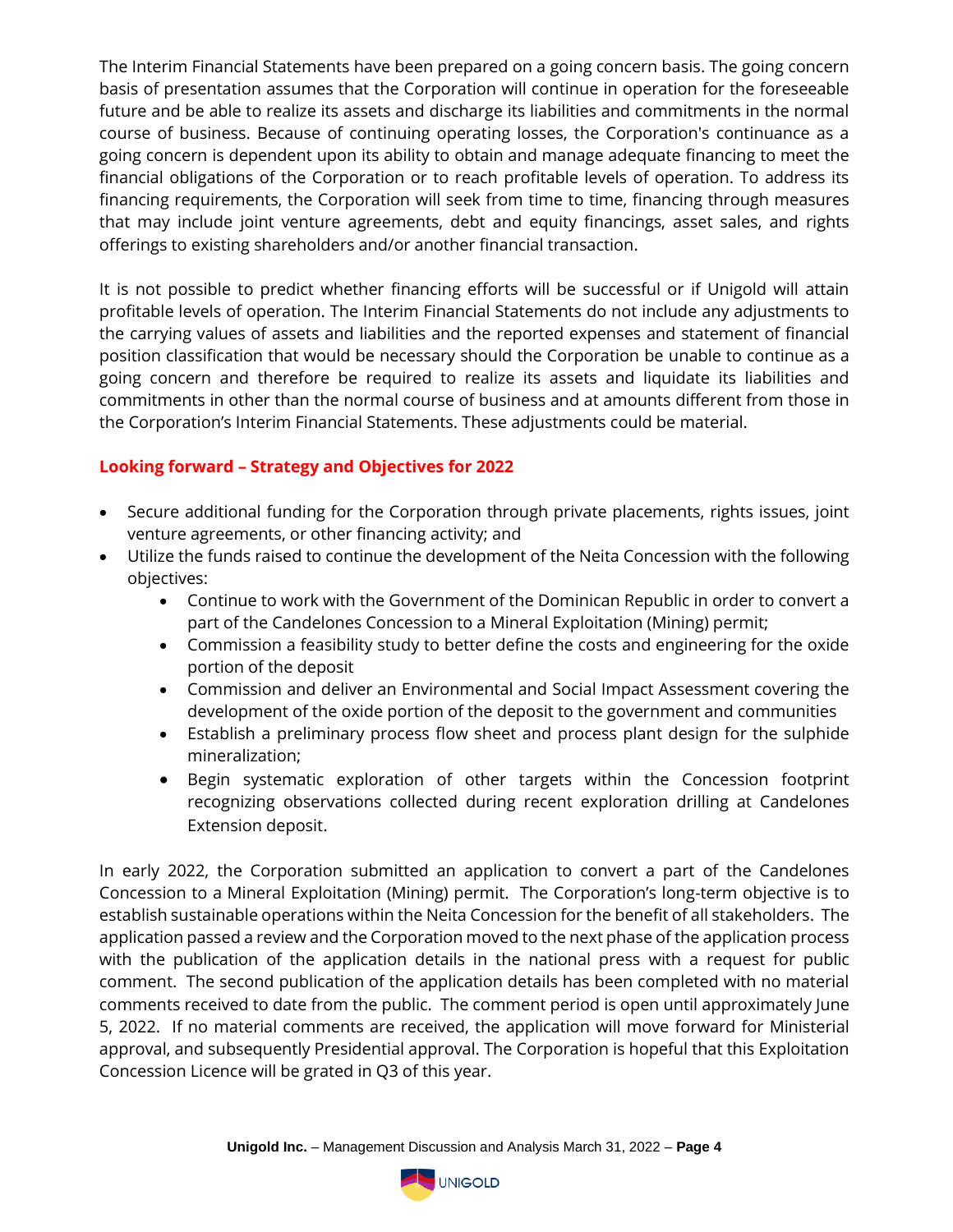The Corporation's long-term objective is to establish sustainable operations within the Neita Concession for the benefit of all stakeholders.

# MD&A Period Highlights

# **CORPORATE**

- ➢ In Q3 and Q4 2021, the Corporation closed private placements of 43,192,350 units at a price of \$0.13 per Unit for gross proceeds of approximately C\$5,428,600. There were no subsequent Offerings completed in Q1/2022.
- ➢ The Corporation continues to drawdown on these Offerings to fund the Corporation's continued exploration and development on its Neita Concession in the DR, and for general working capital purposes.
- ➢ In December 2021, the Corporation announced the appointment of Gordon Babcock, P.Eng., as Chief Operating Officer ("COO").
- ➢ In May 2022 the Corporation held its annual meeting of shareholders; all resolutions passed including the adoption of restricted share unit and deferred share unit plans. The Board of Directors welcomes Jose Arata as Unigold's newest director. See Management Information Circular filed on SEDAR April 22, 2022.

# **TECHNICAL**

- ➢ Eight (8) shallow oxide holes targeting the inferred-indicated resource boundary at Candelones Main were completed during the quarter.
- ➢ Fourteen (14) shallow oxide holes targeting the inferred-indicated resource boundary at Candelones Main were completed during the quarter.
- ➢ The objective of the shallow drilling was to convert a significant portion of the current inferred oxide resource to measured and indicated classification to ensure that the mineralization can be included in a feasibility study examining the economic viability of the oxide resource. Analytical results indicate that the drill program successfully converted a portion of the currently classified inferred mineralization to the measured and indicated status as planned.
- ➢ Three (3) deep holes testing the Montazo porphyry target were completed. These holes tested an IP chargeability target and the western edge of an interpreted magnetic anomaly demonstrating a classic porphyry system response. The holes intersected intense propylitic alteration with isolated intervals of elevated copper and zinc mineralization up to 0.05%.
- ➢ Two (2) deep holes were completed at Juan des Bosques targeting the mapped limestones and to evaluate the potential for any aquifers in the southern sediments. Both holes indicate a substantial thickness of limestone that may be suitable for producing lime, offsetting reagent costs associated with operation of the heap leach pad.

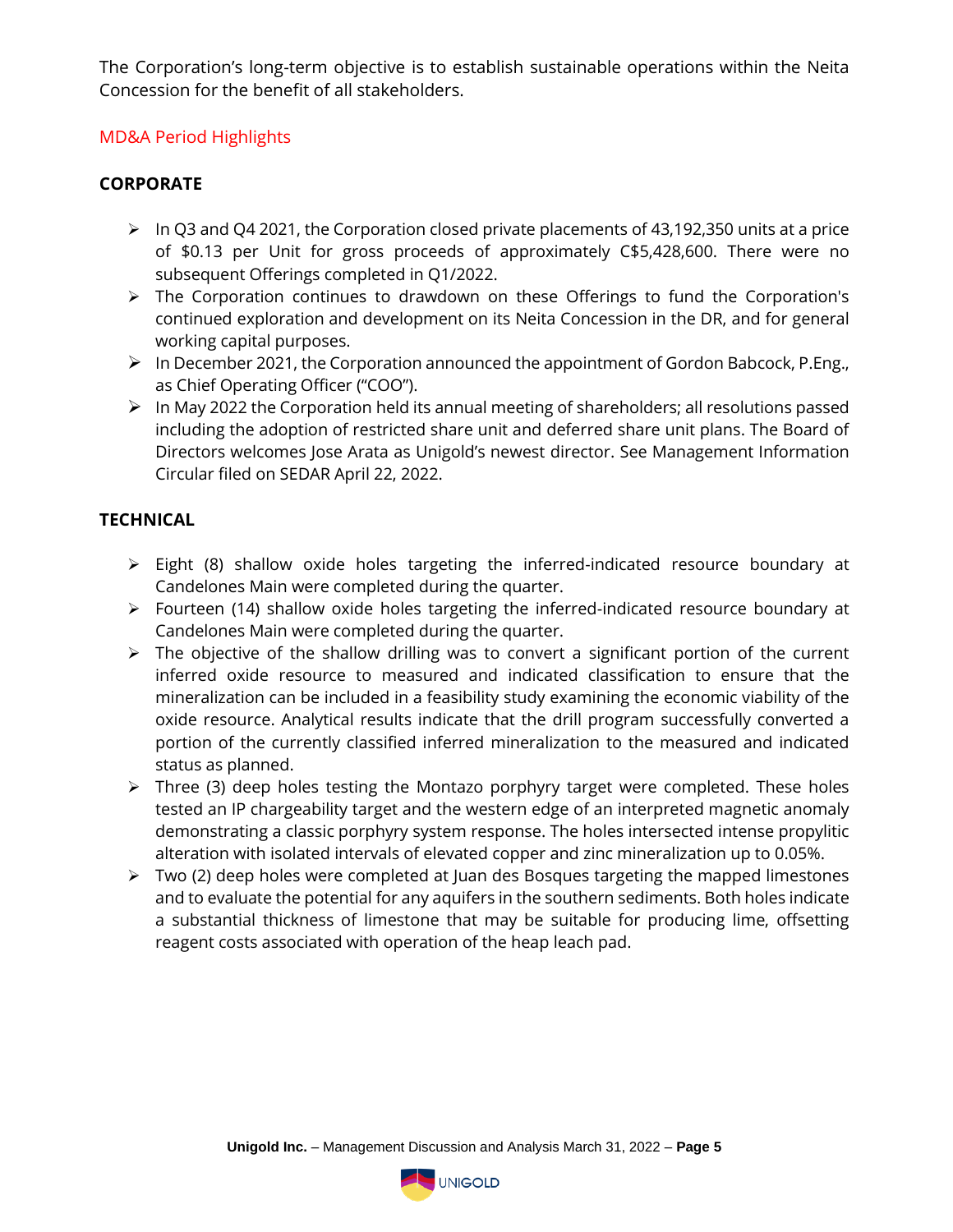# **Results of Operations**

# **A. Exploration**

#### Geological Setting

Unigold's Neita concession covers a 21,031 Ha area within the highly prospective Tireo Formation, a 300 km x 75 km succession of intermediate volcanic and sedimentary rocks trending northwesterly through the island of Hispaniola. The island of Hispaniola was formed by island arc volcanism and tectonism, the result of subduction of the North America plate below the Caribbean plate during the Cretaceous Period. Island arc volcanism elsewhere in the world are highly prospective areas for:

- Cu and Cu-Au porphyry deposits;
- Low to high sulphidation Au and Au-Ag epithermal deposits; and
- Volcanogenic Hosted Massive Sulphide ("VHMS") Au-Ag-Cu-Zn deposits.

Exploration within the Tireo Formation has identified multi-million-ounce gold discoveries at Neita (Unigold), Romero (GoldQuest) and significant mineralization at La Miel in Haiti.

The current model guiding exploration assumes at least three mineralization events. The initial phase of mineralization is interpreted to be a low-grade gold, copper, zinc and silver VHMS event. This mineralization is believed to be the result of intermediate volcanism in a shallow-water, backarc environment. Mineralization is hosted in dacite volcanoclastics that have been extensively brecciated. The dacites are capped by andesite volcanoclastics that are largely barren. A second style of mineralization, closely associated with the VHMS mounds, emplaced anomalous gold, silver, copper and zinc mineralization with disseminated sulphides that flood along the andesite-dacite contact and extends several tens of metres into the host dacites. This disseminated mineralization, spatially related to the andesite-dacite contact, was the focal point of exploration from 2010 through 2012. Subsequent volcanism is believed to have produced a second Intermediate Sulphidation Epithermal gold-copper mineralization event that migrated into the host dacites along high angle fault zones. Finally, late stage intermediate – mafic volcanism remobilized mineralization along the contacts of dikes and sills that appear to be intruded along the same fault systems as the epithermal gold-copper event.

# Past Exploration Activity

For historical exploration activity, from 2007 to late 2021, see Unigold Annual Reports or the Corporation's Annual Information Form ("AIF") available at [www.sedar.com](http://www.sedar.com/) or on the Corporation's website.

# Recent Activity

In Q1 2022, the Corporation continued engineering work on the oxide portion of the deposit. Work in the latter half of 2021 concentrated on moving inferred material into the Measured and Indicated category in preparation for developing mining and production schedules that could be used in a feasibility study for the Candelones Oxide mineralization. Results from this drilling have been received and are being incorporated into a new resource estimate. The Corporation is targeting a

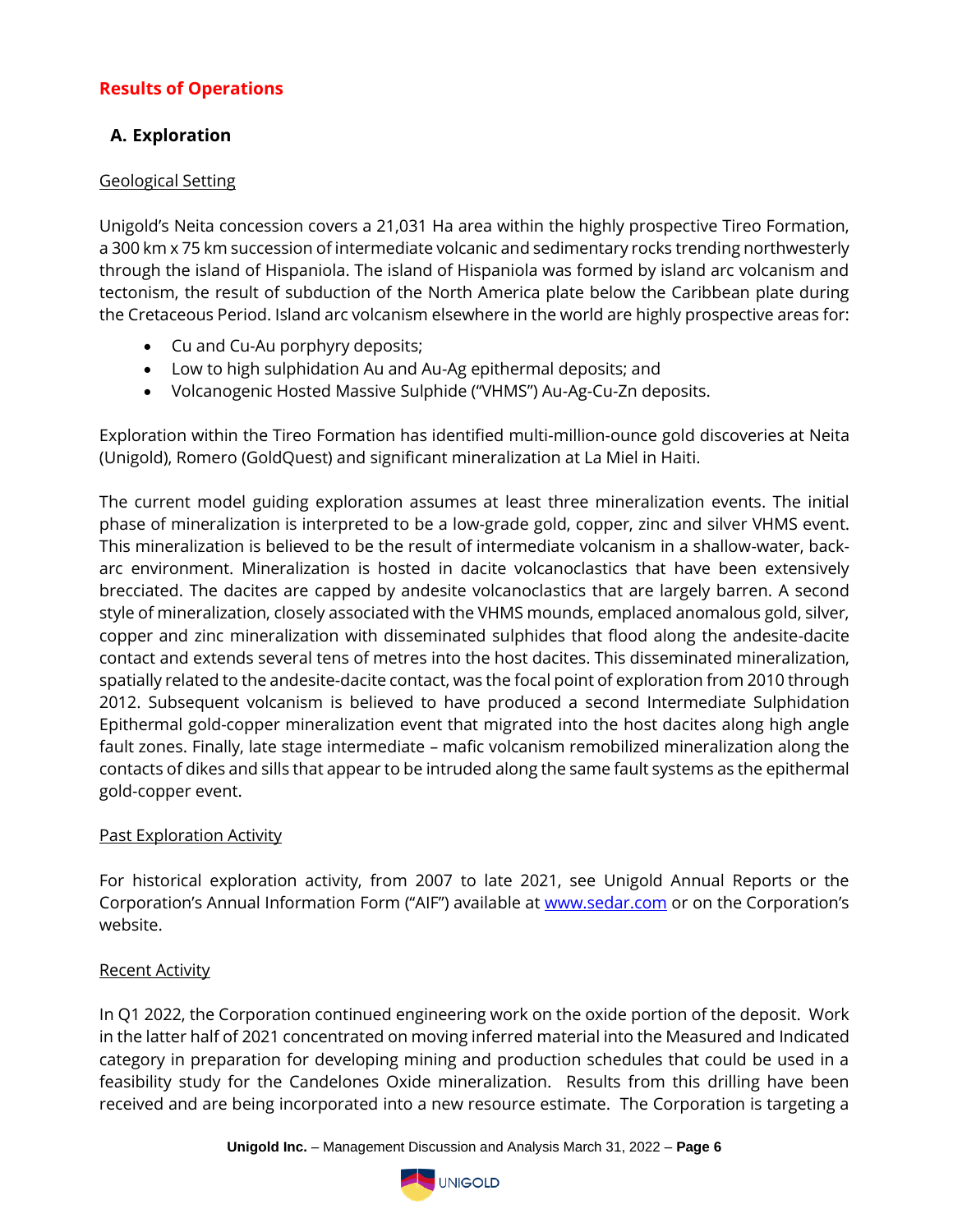conversion of approximately 25,000 ounces from Inferred to M&I in advance of completing the feasibility study.

Early in 2022 the Corporation announced the results from large-diameter column tests that showed the expected recoveries from a heap leach operation would likely exceed the PEA assumptions. The test work showed that over 90% recoveries could be expected during a 100-day leach cycle (versus 80% assume din the PEA).

Engineering work on the Heap Leach Facility ("HLF") and processing plant continue in conjunction with environmental and social impact assessments. The Corporation has started to assemble capital and operating cost estimates for the feasibility cashflow analysis. Some inflation in costs is expected as compared to the 2021 PEA.

Project work to date includes:

# **Table 3: Exploration Work to Date**

|                                 |         | <b>PROJECT TO</b> |
|---------------------------------|---------|-------------------|
| <b>Compilation data</b>         | Q1-2022 | <b>DATE</b>       |
| Oxide test pits                 |         | 31                |
| Drilling - holes                | 27      | 695               |
| Drilling - metres               | 3,873   | 157,783           |
| Trenching - metres              |         | 31,559            |
| Geochemical analysis            | 1,403   | 158,875           |
| Grab samples                    |         | 11,089            |
| Soil samples                    |         | 32,704            |
| Stream samples                  |         | 884               |
| Induced polarization lines - km |         | 196               |
| Magnetic survey lines - km      |         | 687               |

A 5,000 kg bulk sample of oxide mineralization was collected in Q1of 2021 and shipped to Bureau Veritas in Vancouver for final column testing. These large diameter (3.75 m by 0.525 m) metallurgical column tests utilized Run-of-Mine ("RoM") oxide material. The May 2021 PEA estimated an 75% average gold recovery over a 70 day leach cycle with 0.72 kg/t reagent consumption (for more information see the NI43-101 Technical report titled "Updated Mineral Resource Estimate and Preliminary Economic Assessment for the Oxide Portion of the Candelones Project, Neita Concession, Dominican Republic" with an effective date of May 10, 2021; available on our website at<https://www.unigoldinc.com/project/technical-reports/> or on [www.sedar.com\)](http://www.sedar.com/). The latest test program confirmed that the RoM Oxide mineralization at Candelones is amenable to heap leaching and approximately 95% gold recovery can be expected over 90 days using the reagent concentrations assumed in the PEA. Reducing the reagent concentrations by 40% demonstrated a 91% recovery after 106 days with reagent consumptions 20% lower than the PEA estimate. Leaching

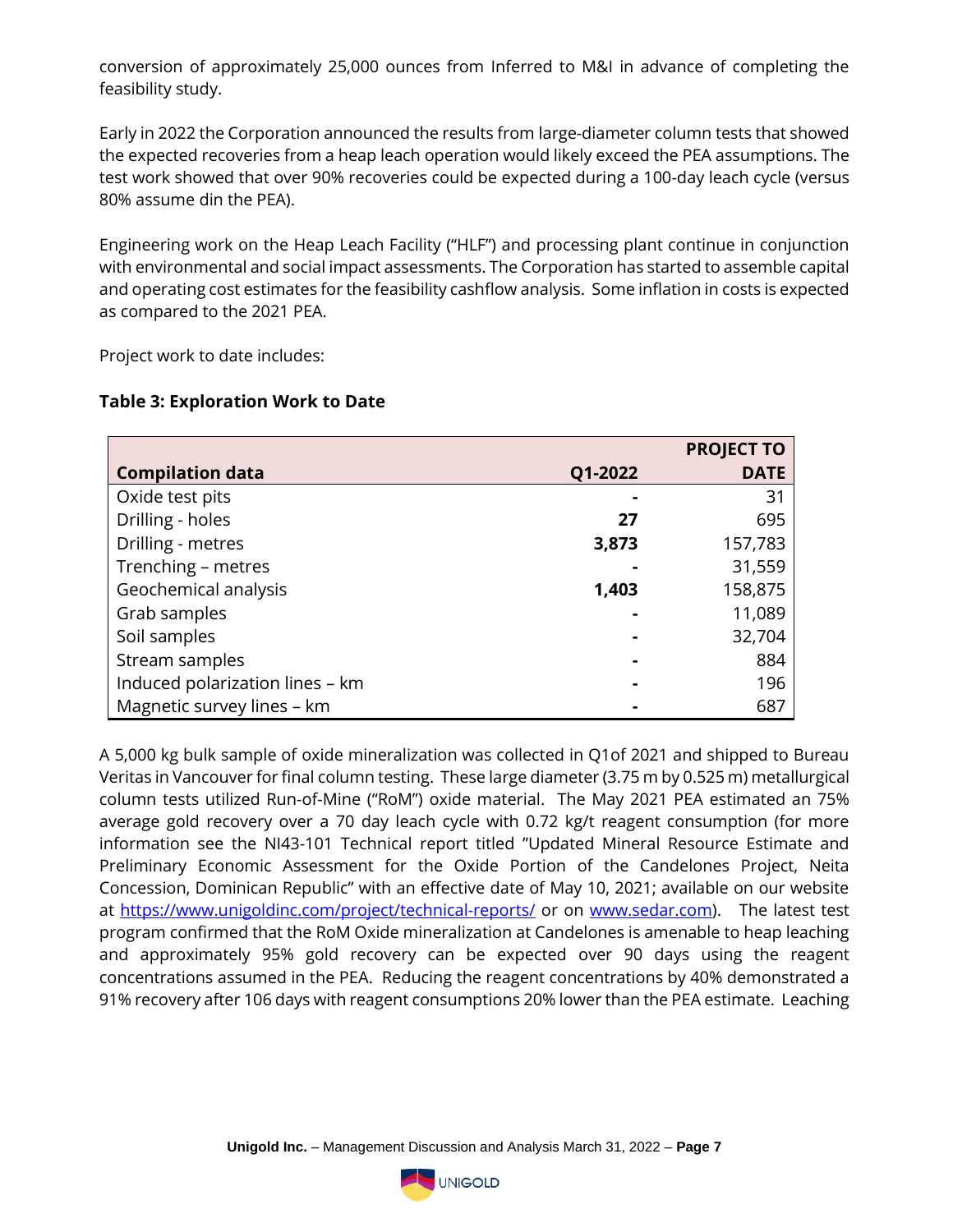was still active when the testing was terminated. These reflect material improvements over the PEA estimates.

# **2021 Oxide PEA**

The Corporation published an updated Mineral Resource Estimate ("MRE") on May 13, 2021 with an effective date of May 10, 2021. The mineral resource was estimated by Mr. W. Lewis, P.Geo., Mr. A. San Martin, MAusIMM (CP), Mr. R.M. Gowans, B.Sc., P.Eng., Mr. C. Jacobs, MBA, CEng, MIMMM and Mr. N.Fung, B.Sc.H., B.Eng., P.Eng. of Micon International Limited. ("Micon"). Micon is independent of Unigold and Messrs. Lewis, San Martin and Gowans meet the requirements of "Qualified Persons" as established by the Canadian Institute of Mining, Metallurgy and Petroleum ("CIM") Definition Standards for Mineral Resources and Mineral Reserves (May 2014). Full details of the estimate are presented, together with the results of a Preliminary Economic Assessment ("PEA") on the oxide portion of the deposit, in a Technical Report titled "NI-43-101 F1 Technical Report Updated Mineral Resource Estimate And Preliminary Economic Assessment For the Oxide Portion Of The Candelones Project Neita Concession Dominican Republic" with an effective date of May 10, 2021was filed on June 7, 2021 on SEDAR and on the Corporation's website.

The pertinent input parameters and results of the Candelones Oxide PEA Study (Base Case) are presented in Table 4 to Table 8. Table 8 presents the NPV and IRR sensitivity to variability in gold price, capital cost, and operating cost. Mineral resources for the Candelones project are shown in Table 2 above.

A feasibility study is underway now which will likely result in modifications to some of the proposed site designs. In addition, the feasibility study will use 2022 estimates for capital and operating costs. The numbers published in the PEA will likely change when the feasibility study is tabled in Q3 of this year

# **PEA Resource Estimate**

The PEA is based on the measured, indicated, and inferred oxide mineral resource estimated by Mr. W. Lewis, P.Geo. and Mr. A. San Martin, MAusIMM (CP) of Micon, with an effective date of May 10, 2020, and is included in the NI43-101 compliant technical report titled "NI-43-101 F1 Technical Report Updated Mineral Resource Estimate And Preliminary Economic Assessment For the Oxide. Portion Of The Candelones Project Neita Concession Dominican Republic" with an effective date of May 10, 2021. The Technical Report was filed on June 7, 2021. Micon is independent of Unigold, and Messrs. Lewis and San Martin meet the requirements of a "Qualified Person" as established by the Canadian Institute of Mining, Metallurgy and Petroleum ("CIM") Definition Standards for Mineral Resources and Mineral Reserves (May 2014).

*Cautionary Statement: The reader is advised that the PEA summarized in this quarterly report and in the News Release dated April 26, 2021, is intended to provide only an initial, high-level review of the project potential and design options. The PEA mine plan and economic model include numerous assumptions and the use of inferred mineral resources. Inferred mineral resources are considered to be too speculative to be used*  in an economic analysis except as allowed for by NI 43-101 in PEA studies. There is no guarantee that inferred *mineral resources can be converted to indicated or measured mineral resources, and as such, there is no guarantee the project economics described herein will be achieved. Totals in tables may differ due to rounding.*

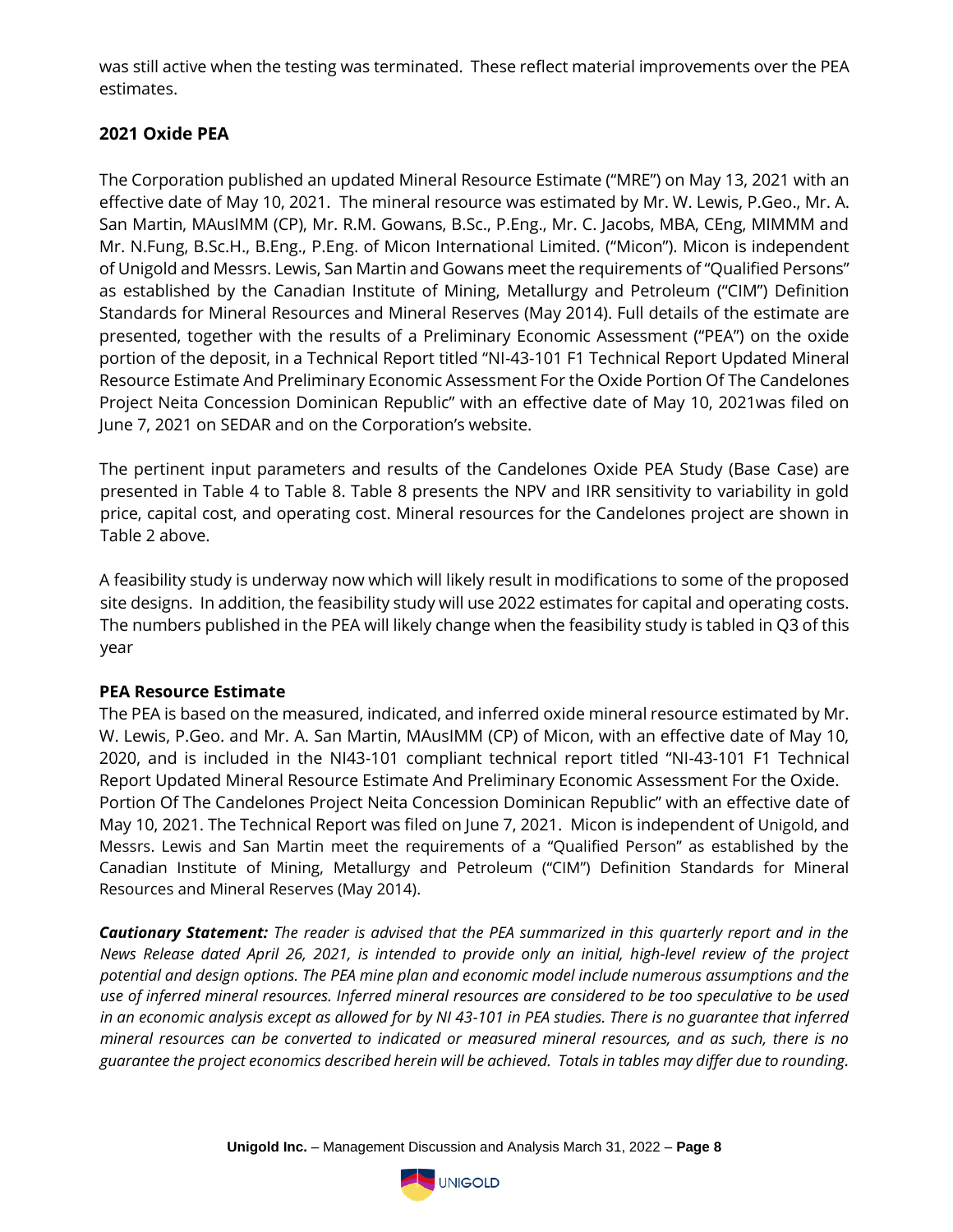# **Table 4: PEA Summary (reported in US\$)**

| Total mineralized material mined (000 t)          | 5,275   |
|---------------------------------------------------|---------|
| Total waste (000 t)                               | 963     |
| Average grade (Au g/t)                            | 0.75    |
| Total gold contained (oz)                         | 126,995 |
| Total gold produced (oz)                          | 95,587  |
| Average gold recovery (%)                         | 75%     |
| Average annual gold produced (oz)                 | 31,040  |
| Total initial Capex (US\$M)                       | \$36.5  |
| Sustaining capital (US\$M)                        | \$0.4   |
| <b>Unit Operating Cost (per tonne)</b>            |         |
| Mining (US\$/t)                                   | \$3.22  |
| Processing (US\$/t)                               | \$5.97  |
| General & administration (US\$/t)                 | \$1.93  |
| Refining, delivery, royalty (US\$/t)              | \$1.64  |
| Total operating cost per tonne processed (US\$/t) | \$12.76 |

**Table 5: Capital Cost Summary (US\$ million)**

| <b>Capital Costs (US\$M)</b>  | <b>Pre-Production</b> | <b>Sustaining</b> | <b>Total</b> |
|-------------------------------|-----------------------|-------------------|--------------|
| Mining                        | 1.84                  | 0.43              | 2.27         |
| <b>ADR Processing Plant</b>   | 11.84                 |                   | 11.84        |
| Infrastructure                | 12.86                 |                   | 12.86        |
| EPCM, Indirects, Owners Costs | 5.18                  |                   | 5.18         |
| <b>Subtotal</b>               | 31.72                 | 0.43              | 32.15        |
| Contingency                   | 4.76                  |                   | 4.76         |
| <b>Total Capital Costs</b>    | 36.48                 | 0.43              | 36.90        |
| Closure and Rehabilitation    |                       | 3.40              |              |

# **Table 6: Summary Economics at US\$1,650 gold per oz (US\$ million)**

| LOM Net Smelter Return Revenue (US\$M)                                | \$150  |
|-----------------------------------------------------------------------|--------|
| Total LOM Pre-Tax Cash Flow (US\$M)                                   | \$90   |
| Average Annual Pre-Tax Cash Flow (US\$M)                              | \$29   |
| LOM Income Taxes (US\$M)                                              | \$17   |
| Total LOM After-Tax Free Cash Flow after Capital Expenditures (US\$M) | \$34   |
| Average Annual After-Tax Free Cash Flow from Operations (US\$M)       | \$23   |
| Discount Rate (%)                                                     | 5%     |
| Pre-Tax 5% NPV (US\$M)                                                | \$41   |
| Pre-Tax IRR                                                           | 50.3 % |
| After-Tax 5% NPV (US\$M)                                              | \$26   |
| After-Tax IRR                                                         | 34.9 % |
| After-Tax Payback after start of production (Months)                  | 22     |

# **Table 7: All-In Sustaining Cost (US\$ million)**

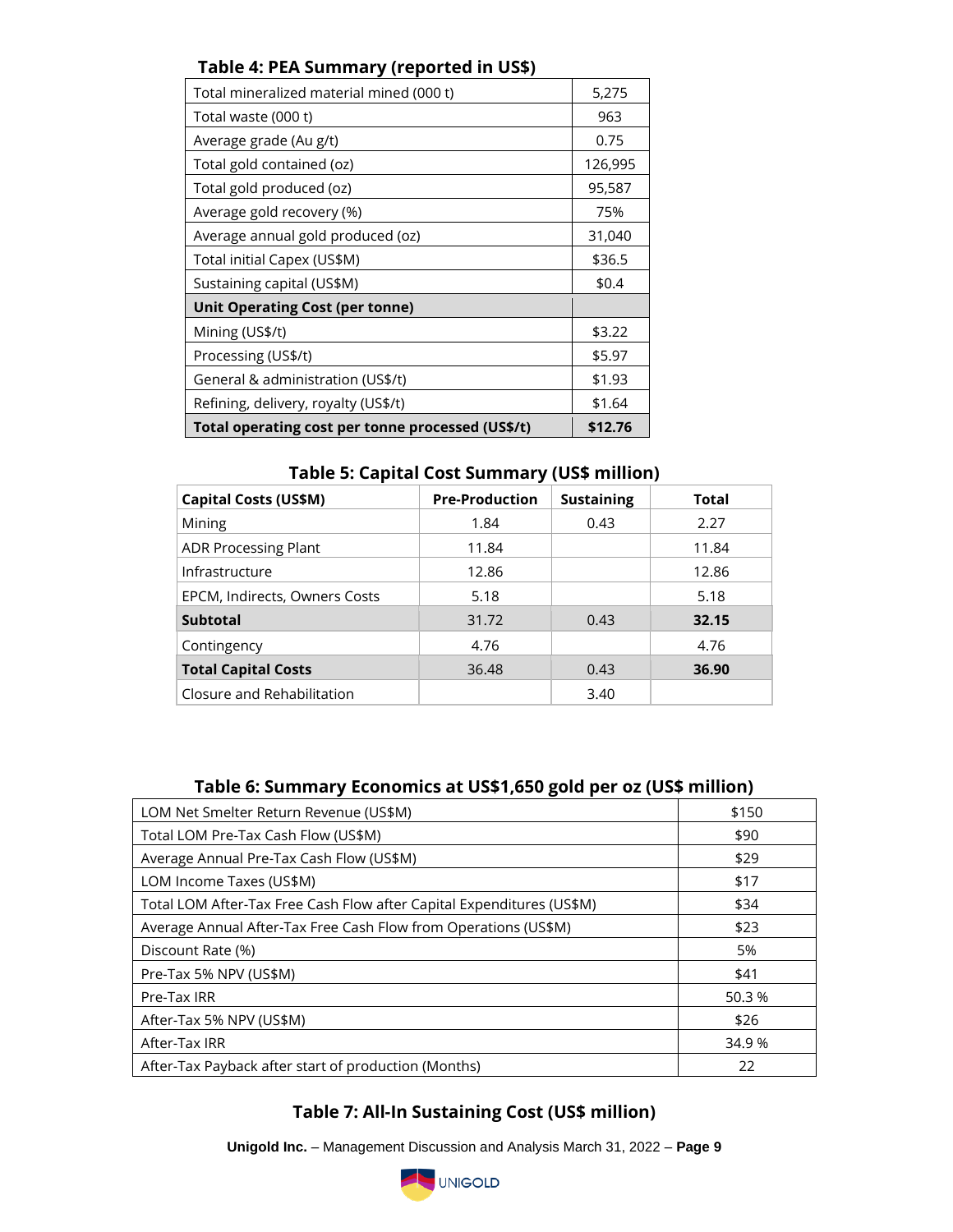| Mining Cost (US\$M)                                                                           | \$17.0 |  |  |  |  |
|-----------------------------------------------------------------------------------------------|--------|--|--|--|--|
| Processing Cost (US\$M)                                                                       | \$31.5 |  |  |  |  |
| General & Administrative (US\$M)                                                              | \$10.2 |  |  |  |  |
| Refining & Smelting (US\$M)                                                                   | \$0.8  |  |  |  |  |
| Royalties (US\$M)                                                                             | \$7.9  |  |  |  |  |
| <b>Adjusted Operating Costs</b>                                                               | \$67.3 |  |  |  |  |
| Sustaining (US\$M)                                                                            | \$0.4  |  |  |  |  |
| Closure cost (US\$M)                                                                          | \$3.4  |  |  |  |  |
| Total (US\$M)                                                                                 | \$71.2 |  |  |  |  |
| <b>All-in Sustaining Cost (US\$/oz)</b>                                                       | \$744  |  |  |  |  |
| All-in Sustaining Costs are presented as defined by the World Gold Council less Corporate G&A |        |  |  |  |  |

**Table 8: NPV & IRR Sensitivities (Base Case<sup>1</sup> in bold): 5% Discount Rate**

|                                                                                                        |             | 75%      | 80%    | 85%    | 90%    | 95%    | 100%   | 105%   | 110%   | 115%   | 120%   | 125%   |
|--------------------------------------------------------------------------------------------------------|-------------|----------|--------|--------|--------|--------|--------|--------|--------|--------|--------|--------|
|                                                                                                        | NPV (US\$M) | $-5$ 0.1 | 5.2    | \$10.5 | \$15.7 | \$21.0 | \$26.3 | \$31.6 | \$36.9 | \$42.2 | \$47.4 | \$52.7 |
| Gold Price                                                                                             | <b>IRR</b>  | 4.9%     | 11.2%  | 17.4%  | 23.4%  | 29.2%  | 34.9%  | 40.5%  | 46.0%  | 51.4%  | 56.8%  | 62.0%  |
| Operating                                                                                              | NPV (US\$M) | \$36.0   | \$34.1 | \$32.1 | \$30.2 | \$28.3 | \$26.3 | \$24.4 | \$22.4 | \$20.5 | \$18.5 | \$16.6 |
| Cost                                                                                                   | <b>IRR</b>  | 45.3%    | 43.3%  | 41.2%  | 39.1%  | 37.0%  | 34.9%  | 32.8%  | 30.7%  | 28.5%  | 26.4%  | 24.2%  |
| Capital                                                                                                | NPV (US\$M) | \$35.5   | \$33.7 | \$31.8 | \$30.0 | \$28.2 | \$26.3 | \$24.5 | \$22.6 | \$20.8 | \$18.9 | \$17.1 |
| Cost                                                                                                   | <b>IRR</b>  | 55.0%    | 50.2%  | 45.9%  | 41.9%  | 38.3%  | 34.9%  | 31.8%  | 29.0%  | 26.3%  | 23.8%  | 21.4%  |
| - Base Case: US\$1,650 gold per oz; CAPEX US\$36.90 Million; Operating Cost US\$12.76/ tonne processed |             |          |        |        |        |        |        |        |        |        |        |        |

#### **Mining**

The mineral resources used in the mine plan for this PEA outcrop on surface and are contained within a pit with a maximum depth of approximately 30 metres. The mine has an estimated production rate of 5,000 tonnes per day. Contract mining is assumed using a local, established construction contractor in the Dominican Republic. The material is free-dig at surface. No drilling or blasting is contemplated in this study. Approximately 27% of the production is estimated to be transition material.

#### **Processing**

The PEA estimates that a total of 150,000 tonnes per month ("tpm") of material will be extracted and hauled approximately 3 km onto a Run-of-Mine Heap leach pad. Gold and silver will be recovered in an adsorption-desorption-recovery circuit and electrowinning cells, with gold room recovery and production of bullion bars. Silver credits are not included in the financial modelling. No tailings facility is required. Gold recovery estimates for oxide and transition mineralization are based on a column leach test work currently ongoing at Bureau Veritas Commodities Canada Ltd. metallurgical test laboratories, Vancouver, where preliminary results indicate 87% gold extraction in 30 days for - 19 mm oxide mineralization and over 60% gold extraction in 43 days for -12.5 mm transition mineralization. This study uses an average 75% leach recovery with a 10-week leach cycle.

#### **Future Work**

The capital and operating cost estimates for the PEA were developed from first principles and are thought to be accurate to preliminary feasibility levels. The Corporation intends to upgrade the

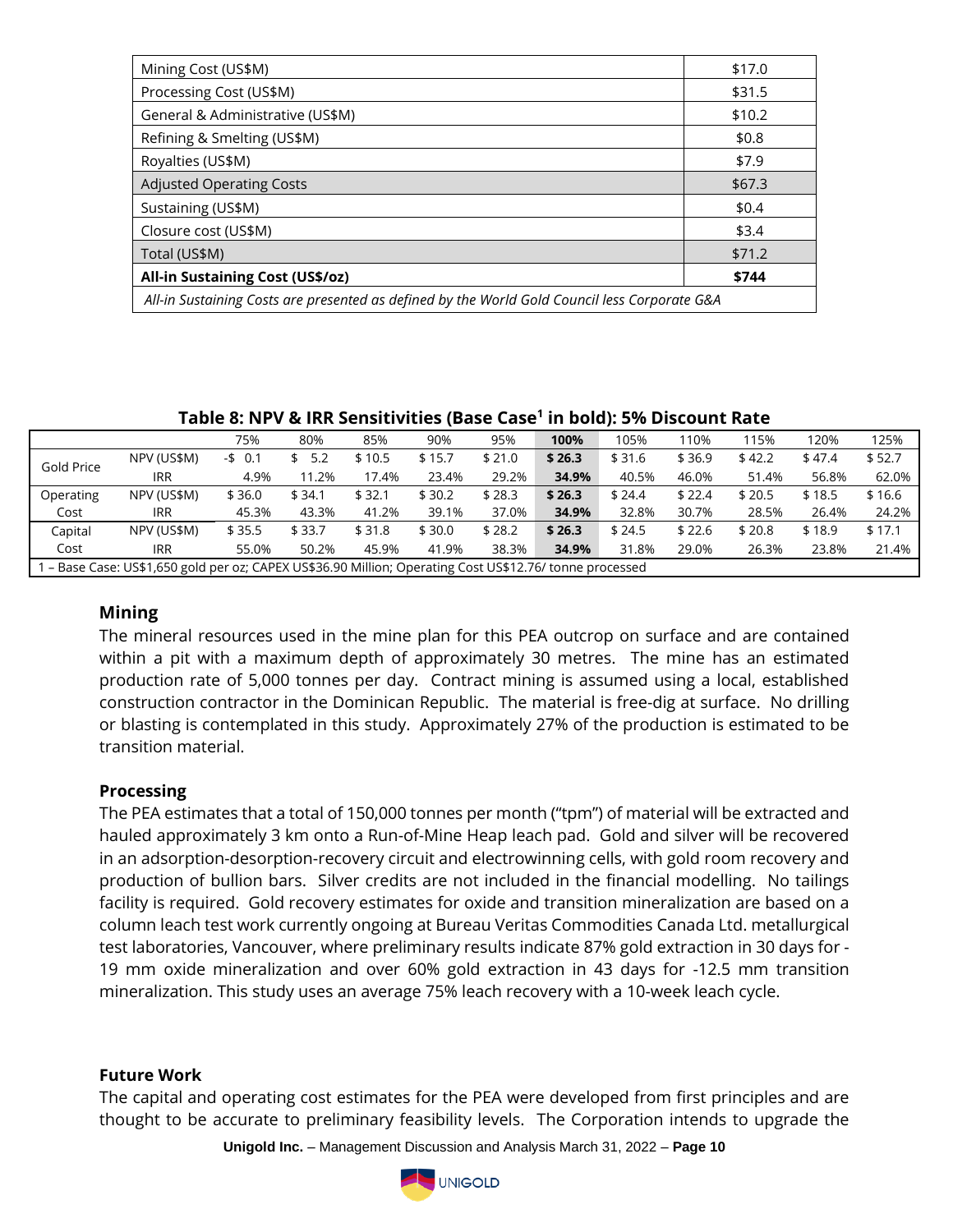current inferred oxide and transition mineral resource to the measured and indicated classification in advance of initiating a feasibility study of the oxide project. In addition, oxide and transition bulk samples shall be collected for additional metallurgical testing as well as for agglomeration, permeability and acid rock drainage studies. The Corporation would like to be in a position to be able to make a production decision in late 2022.

# **Exploration Outlook**

The material categories of cumulative exploration and evaluation expenditures are summarized below:

|                                     | <b>Balance</b><br><b>December</b> |                  | <b>Balance</b><br><b>December</b> |                  | <b>Balance</b><br>March 31, |
|-------------------------------------|-----------------------------------|------------------|-----------------------------------|------------------|-----------------------------|
|                                     | 31, 2020                          | <b>Additions</b> | 31, 2021                          | <b>Additions</b> | 2022                        |
| Geology/Field                       |                                   |                  |                                   |                  |                             |
| Consulting (contract geologists and |                                   |                  |                                   |                  |                             |
| other technical specialists)        | \$7,357,991                       | \$808,182        | \$8,166,173                       | \$241,898        | \$8,408,071                 |
| Camp and field expense (including   |                                   |                  |                                   |                  |                             |
| geochemistry and geophysics)        | 2,540,002                         | 866,544          | 3,406,546                         | 179,463          | 3,586,009                   |
| Wages and salaries                  | 5,519,677                         | 548,284          | 6,067,961                         | 120,504          | 6,188,465                   |
| Drilling (including supplies and    |                                   |                  |                                   |                  |                             |
| logistics expenses)                 | 14,551,497                        | 870,074          | 15,421,571                        | 118,630          | 15,540,201                  |
| Travel, domestic and international  | 1,633,695                         | 33,779           | 1,667,474                         | 13,342           | 1,680,816                   |
| Environment                         | 23,831                            | 160,938          | 184,769                           | 9,063            | 193,832                     |
| <b>Community Relations</b>          | 169,079                           | 223,110          | 392,189                           | 6,404            | 398,593                     |
| <b>Technical studies/Analysis</b>   |                                   |                  |                                   |                  |                             |
| Laboratory analysis                 | 5,045,358                         | 617,504          | 5,662,862                         | 191,269          | 5,854,131                   |
| <b>Financial/Admin. Support</b>     |                                   |                  |                                   |                  |                             |
| Project management, Country Mgr.    |                                   | 585,002          | 585,002                           | 230,408          | 815,410                     |
| Other G&A, legal, insurance         | 6,937,581                         | 278,181          | 7,215,762                         | 84,912           | 7,300,674                   |
| Taxes and duties                    | 571,060                           | 236,642          | 807,702                           | 24,083           | 831,785                     |
|                                     | \$44,349,771                      | \$5,228,240      | \$49,578,011                      | \$1,219,976      | \$50,797,987                |

# Financial Performance

# **FINANCIAL POSITION AND CORPORATE SPENDING**

# **At March 31, 2022:**

- Unigold had \$1,345,354 (December 31, 2021 \$3,003,939) cash to settle accounts payables and accrued liabilities of \$495,811 (December 31, 2021 - \$374,516);
- The Corporation had other currents assets of:
	- receivables of \$372,925 (December 31, 2021 \$320,977), which is principally recoverable HST of \$366,512 (December 31, 2021 – \$315,511); as of May 30, 2022, the Corporation has received HST refunds of \$154,231;
	- other financial assets and prepaid expenses of \$304,037 (December 31, 2021 \$115,798) which is mainly attributable to contract advances for technical services in the DR totalling \$220,105. Additionally, this sum includes prepaid insurance premiums of \$34,676, and \$31,017 for upfront SEDAR, TSXV, and OTC Exchange annual fees.

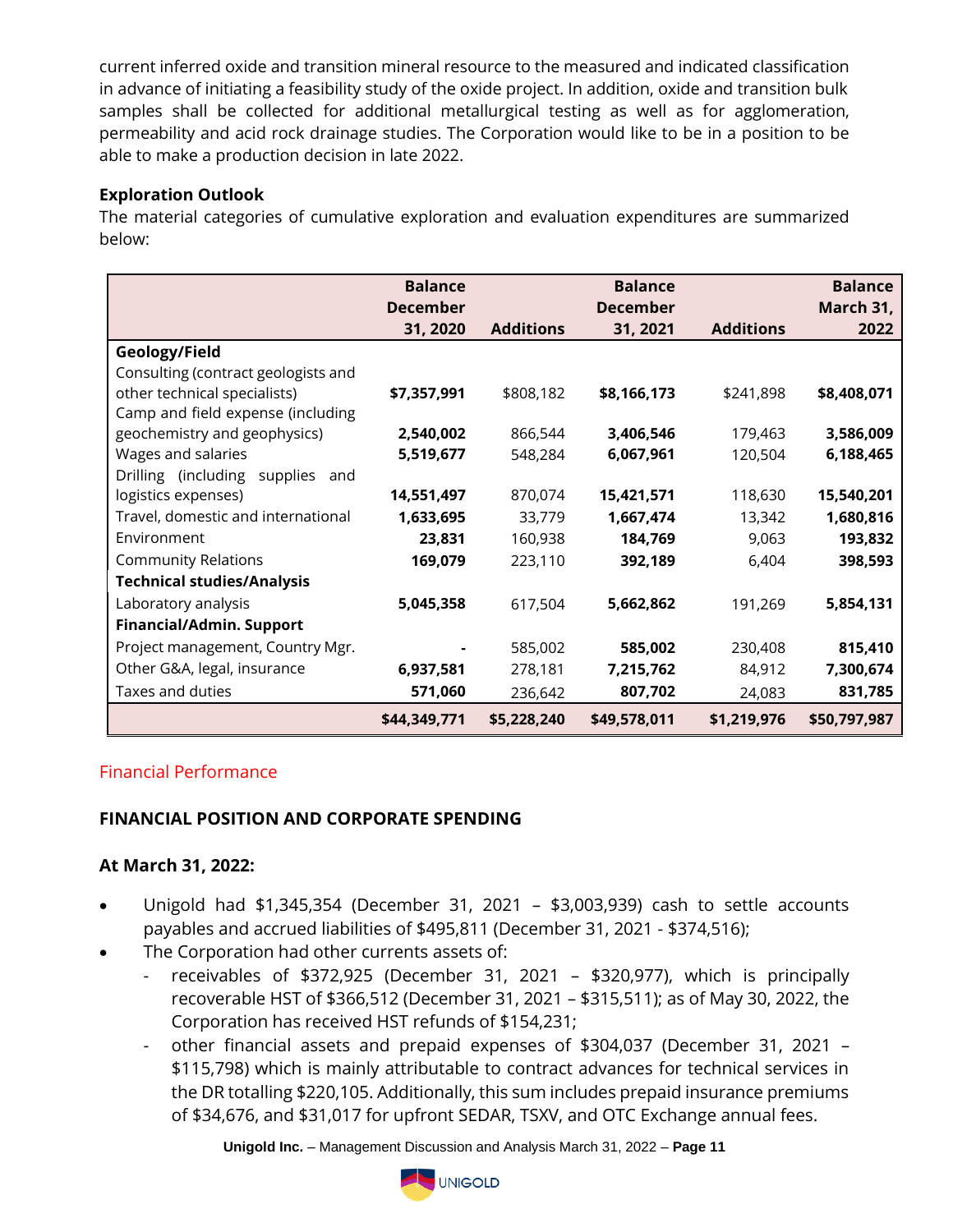# **Selected Period Information**

The following table provides selected financial information and should be read in conjunction with the Corporation's Interim Financial Statements:

| At                                             | March 31,      | December 31,   |
|------------------------------------------------|----------------|----------------|
|                                                | 2022           | 2021           |
| Total assets                                   | \$2,951,838    | \$4,358,777    |
| <b>Total liabilities</b>                       | \$ (495, 811)  | $$$ (374,516)  |
| Accumulated deficit                            | \$(72,801,636) | \$(71,314,352) |
| Net loss for the period                        | \$(1,581,299)  | \$(1,751,146)  |
| Net loss per share                             | \$(0.00)       | \$(0.01)       |
| Weighted average shares issued and outstanding | 173,912,643    | 127,075,293    |

# During the quarter ended March 31, 2022:

- No financings were completed.
- \$1,219,976 (2021 \$1,325,994) was expended on exploration at Neita primarily on drilling costs, lab analysis, metallurgy consulting costs, camp and field expenses and ongoing security and technical services at site and consulting fees for programs being developed in the areas of corporate social responsibility, and environment studies; See costs table above.
- The Corporation expended significantly less (\$28,727 versus \$136,316) quarter over quarter for business development and travel; Covid-19 continues to thwart in person conferences and broker presentations and having reviewed the trading analytics of 2020 and 2021, Management decided to discontinue or not renew several social media programs which ultimately failed to heighten the awareness of Unigold as reflected in the languishing share price;
- Amortization expense of \$62,578 was 20% higher in Q1/2022 which reflects recording depreciation on the Corporation's PPE for a full quarter. Several new assets were purchased in 2021 but after Q1. A new vehicle was purchased in the current quarter for \$74,047.
- G&A expense increased from \$11,802 to \$32,526 from Q1/2021 to Q1/2022 principally due to higher D&O liability insurance premiums and an overhaul and upgrade of technical hardware and software both in Canada and in the DR.
- The Corporation recorded an operations loss of \$1,522,116 (2021 \$1,734,533); included in these totals are \$53,065 (2021 - \$94,078) of share-based compensation expense for the amortization of vested stock options granted in 2021.

# Quarterly Financial Information

The following table sets out selected financial information derived from the Corporation's consolidated financial statements for each of the eight most recently completed quarters:

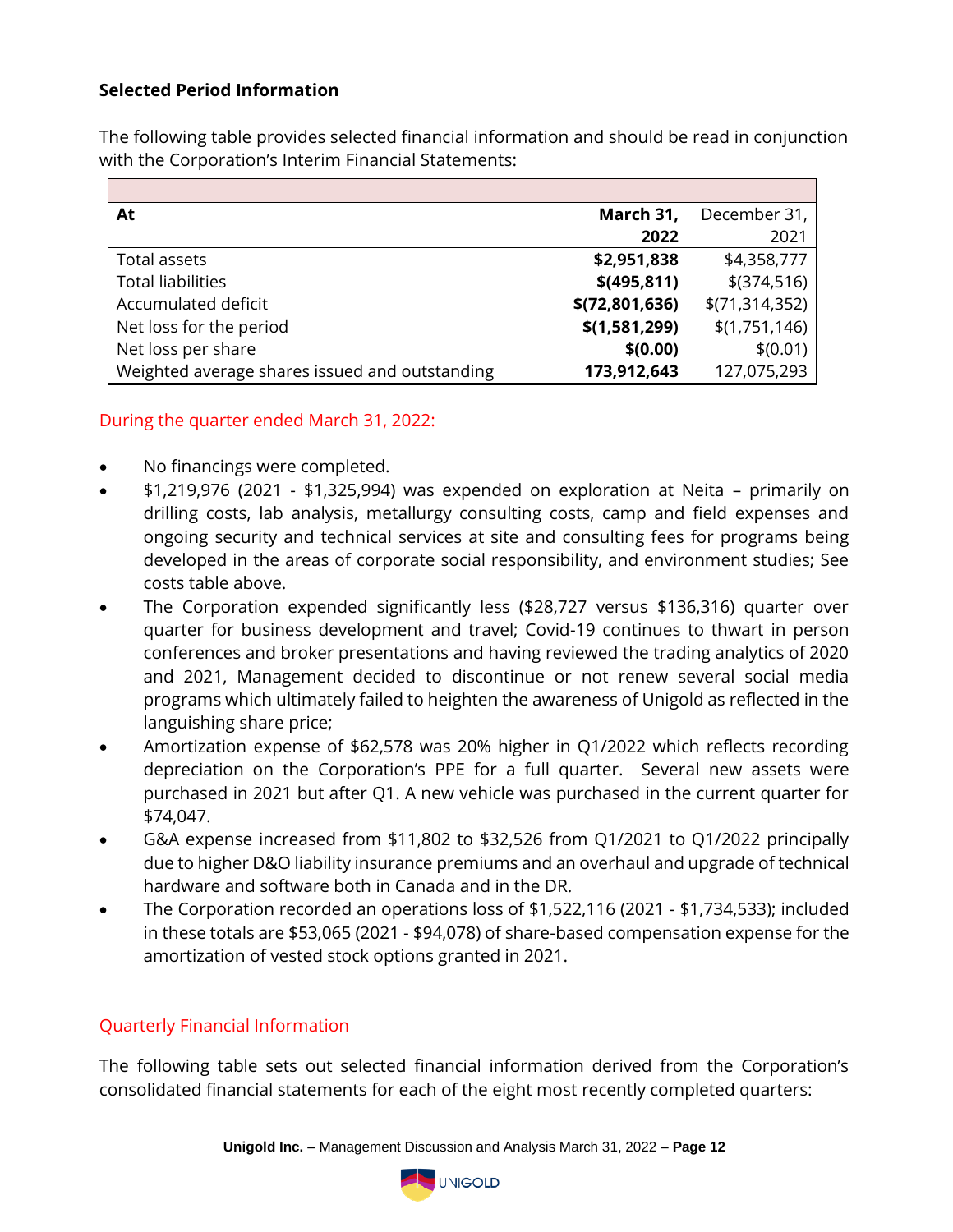| \$ thousands, except<br>per share amounts<br>(1) | 2022           |          | 2021     |          | 2020     |         |         |                |
|--------------------------------------------------|----------------|----------|----------|----------|----------|---------|---------|----------------|
|                                                  | Q <sub>1</sub> | Q4       | Q3       | Q2       | Q1       | Q4      | Q3      | Q <sub>2</sub> |
| Interest income                                  | 1.60           | 2.7      |          |          | $2.5\,$  | 5.4     |         | 1.5            |
| Net loss                                         | (1,581)        | (1,932)  | (1, 190) | (2,573)  | (1,751)  | (1,624) | (1,894) | (463)          |
| Net loss per share                               | (0.00)         | (0.02)   | (0.01)   | (0.02)   | (0.01)   | (0.04)  | (0.02)  | (0.01)         |
| E&E expenditures                                 | (1, 219)       | (1, 169) | (807)    | (1, 926) | (1, 326) | (846)   | (624)   | (242)          |

**(1)** Quarter net loss for both 2022 and 2021 has been restated to reflect the policy change from capitalizing exploration and evaluation expenditures to charging them to the statement of loss and comprehensive loss.

# **4. Liquidity and Capital Resources**

The Corporation considers the capital that it manages to include share capital, warrants and sharebased payments reserves and accumulated deficit. Equity attributable to shareholders of the Corporation at March 31, 2022 is \$2,453,196 (December 31, 2021 - \$3,981,430). The Corporation manages and makes adjustments to its capital structure based on the funds needed in order to support the acquisition, exploration and development of mineral properties. Management does this in light of changes in economic conditions and the risk characteristics of the underlying assets. There has been no change with respect to the overall capital risk management strategy during the three months ended March 31, 2022, and 2021.

As of March 31, 2022, the Corporation had a cash balance of \$1,345,354 (December 31, 2021 – \$3,003,939) and working capital of \$1,526,505 (December 31, 2021 – \$3,066,198).

Unigold has no producing properties and, consequently, has no current operating income or cash flow. Financing of the Corporation's activities to date has been primarily obtained from equity issuances. The continuing development of the Corporation's properties therefore depends on the Corporation's future ability to obtain additional financing through equity issuances, debt or sale of assets. In the event that the Corporation is unable to secure future financing, it may not be able to make additional acquisitions or advance exploration, for these reasons, there may exist material uncertainties that cast significant doubt on the ability of the Corporation to continue as a going concern.

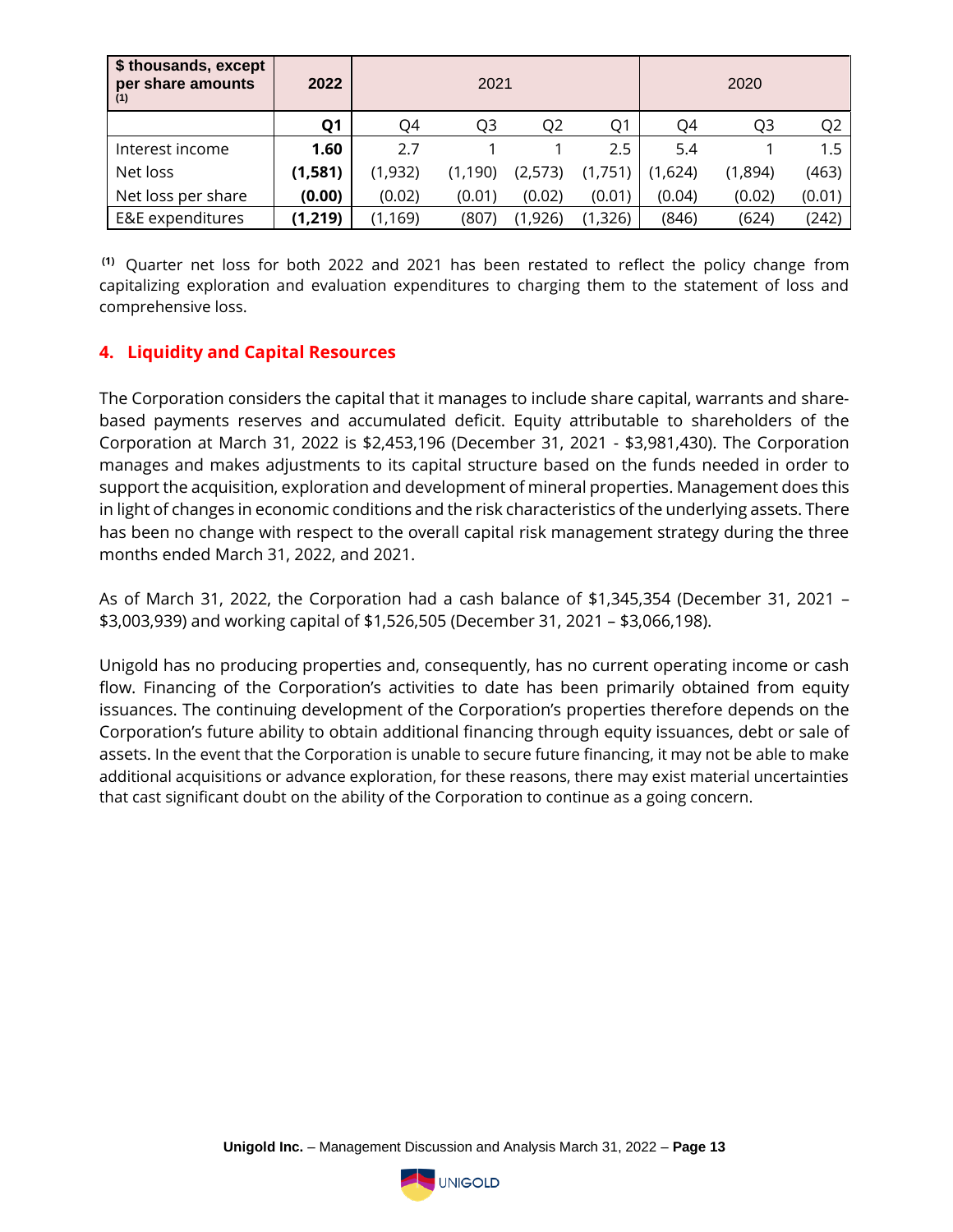# **5. Key Management Compensation**

The following is the compensation recorded for Key Management, the aggregate of which was paid to individuals, personal management corporations, and a corporate services provider during the three months ended March 31, 2022 and 2021:

| Three months ended March 31,   | $2022^{(1)}$ | 2021     |
|--------------------------------|--------------|----------|
| Management and directors' fees | \$87,000     | \$68,984 |
| Exploration expenditures       | 177,125      | 24,000   |
| Share-based compensation       | 53,065       |          |
|                                | \$317,190    | \$92,984 |

(1) Includes the wages for and fees charged by the CEO, CFO, and Corporate Secretary (Toronto) and the COO and Country Director (DR).

# **6. Related Party Transactions**

The Corporation's related parties as defined by IAS 24, *Related Party Disclosures*, include the Corporation's subsidiaries, the Board of Directors, close family members and enterprises that are controlled by these individuals and key management, as well as certain persons performing similar functions.

During the three months ended March 31, 2022 and 2021, the Corporation entered into the following transactions with a related party:

| Three months ended March 31,                                                       | 2022 | $2021^{(2)}$ |
|------------------------------------------------------------------------------------|------|--------------|
| Fees paid to a Corporation controlled by a key management<br>person <sup>(1)</sup> | - S  | \$16.319     |
|                                                                                    |      |              |

(a) A total of \$16,319 (2020 - \$177,500) was paid to a company ("Hanson") controlled by the V.P. Exploration for technical services provided by the employees of Hanson.

(b) An officer of the Corporation subscribed for 101,700 Units of the 2021 August Offering

These transactions were in the normal course of operations.

# **7. Commitments, Contingencies and Contractual Obligations**

The Corporation's exploration activities are subject to various federal, provincial and international laws and regulations governing the protection of the environment. These laws and regulations are continually changing and generally becoming more restrictive. The Corporation conducts its operations so as to protect public health and the environment and believes its operations are materially in compliance with all applicable laws and regulations. The Corporation plans to make expenditures, in the future, to comply with such laws and regulations, as applicable.

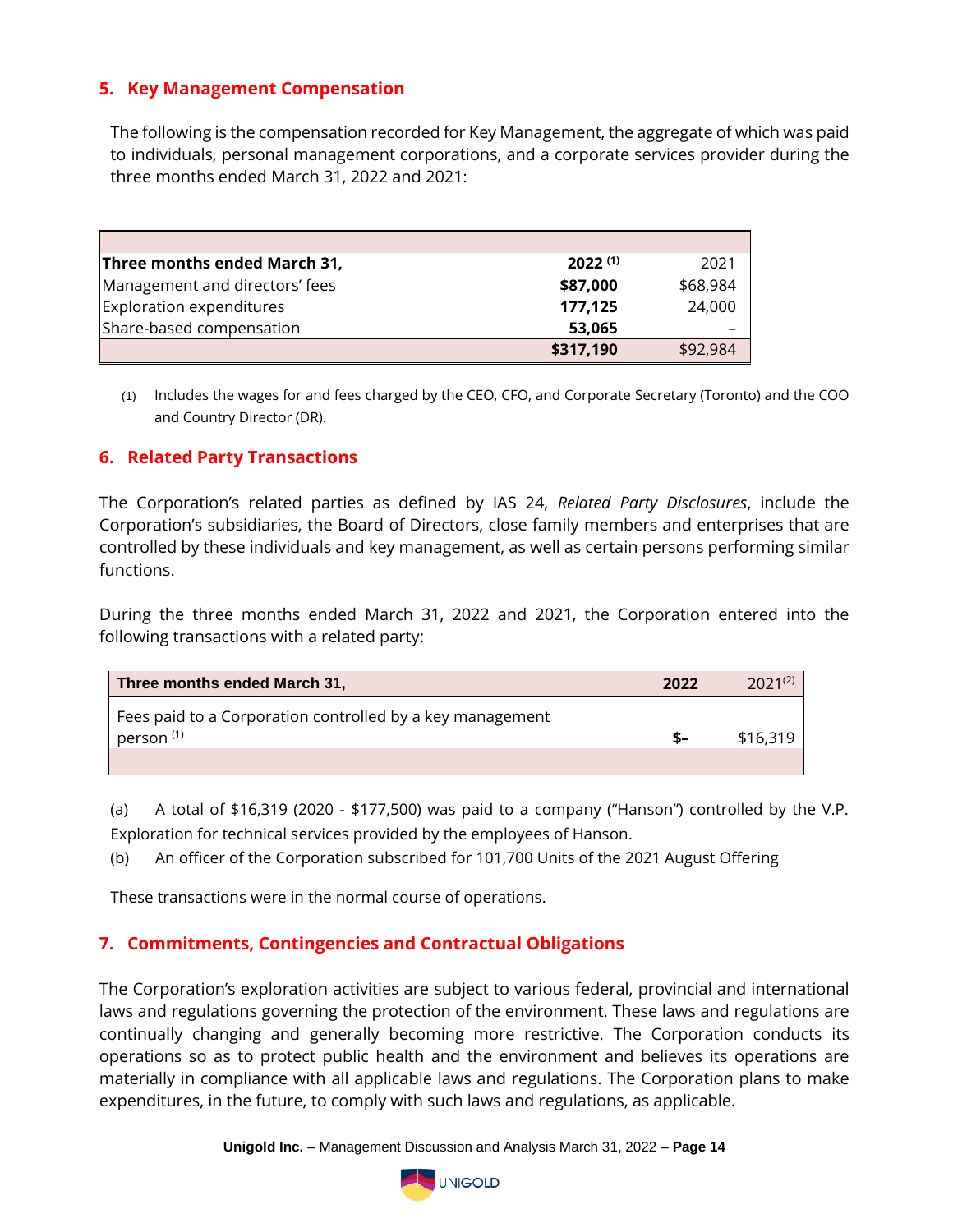### **(a) Legal proceedings**

The Corporation and its entities are party to certain legal proceedings arising in the ordinary course of business. In the opinion of Management, there are no current legal proceedings or other claims outstanding, which, on final disposition, could have a material adverse effect on the financial position of the Corporation.

#### **(b) Environmental matters**

The Corporation's exploration activities are subject to various laws and regulations governing the protection of the environment. These laws and regulations are continually changing and generally becoming more restrictive. The Corporation conducts its operations so as to protect public health and the environment and believes its operations are materially in compliance with all applicable laws and regulations. The Corporation has made, and expects to make in the future, expenditures to comply with such laws and regulations.

The Corporation has operated in the mineral exploration industry in the Dominican Republic for many years. The enforcement of environmental regulation in the Dominican Republic is evolving and the enforcement posture of government authorities is continually being reconsidered. The Corporation periodically evaluates its obligations under environmental regulations.

#### **(c) Guarantees**

The Corporation has no guarantees outstanding.

#### **(d) Contingencies**

The Corporation is a party to certain employment contracts. These contracts contain clauses requiring that up to \$1,180,000 be paid on termination for other than cause.

# **Operating contractual and payroll obligations**

|                            | Total       | 2022        | 2023 | 2024 | 2025 | 2026 |
|----------------------------|-------------|-------------|------|------|------|------|
| Management fees            | \$852,500   | \$852,500   | \$-  | $S-$ | $$-$ | $$-$ |
| <b>Geology Consultants</b> | 256,250     | 256,250     |      |      |      |      |
| Severance (DR)             | 220,305     | 220,305     |      |      |      |      |
| <b>Directors</b>           | 131,667     | 131,667     |      |      |      |      |
| Corporate services         | 84,000      | 84,000      |      |      |      |      |
| Office lease               | \$4,000     | \$4,000     |      |      |      |      |
|                            | \$1,548,722 | \$1,548,722 | $$-$ | \$–  | \$–  | $S-$ |

Minimum contractual payments over the next five years are estimated as follows:

#### Management Fees

The Corporation is a party to certain Management employment/consulting contracts in Canada and in the Dominican Republic. If the employees are terminated for 'other than cause", certain employees shall be entitled to severance payouts in amounts established in their employment agreements. Employees and consultants may also be entitled to annual bonuses depending on the terms of their employment/engagement.

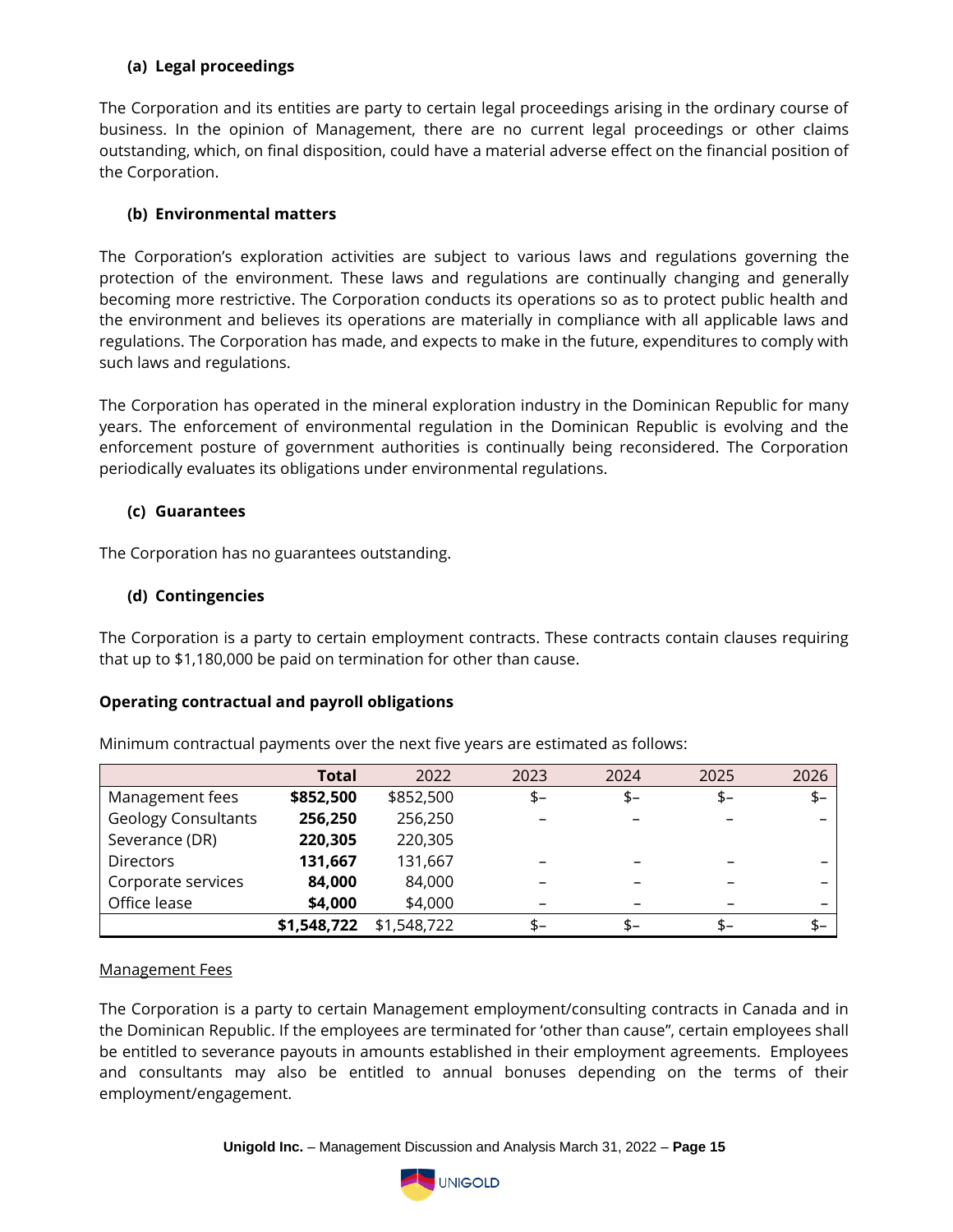#### Exploration Staff (non-resident) and Employees' Severance (DR)

i. If qualified personnel are not available in the DR, Unigold may retain non-resident geologists and other contractors to staff the exploration programs.

ii. The Dominican Republic has laws requiring severance payments if employees are terminated. At March 31, 2022, the total liability is approximately \$220,305 (December 31, 2021 - \$178,326). This figure changes subject to fluctuating foreign exchange rates and the number of employees hired. As the likelihood of the terminations taking place is not determinable, the contingent payments have not been recorded in the Interim Financial Statements.

#### Directors' Fees

Directors' fees are set at \$20,000 per annum, per director. The Chair of the Audit Committee receives an additional \$20,000 per annum, for serving in that role.

#### Corporate Services Agreement

Since January 2020, the Corporation has retained Grove Corporate Services Ltd. ("Grove"). Grove is a private company that provides CFO and Corporate Secretarial consulting services, corporate communications and administrative services to the Corporation, at a monthly cost of \$7,000 (2020 to 2021-\$7,000). This is an annual, renewable agreement which may be terminated by the Corporation with 90 days' written notice provided to Grove of the Corporation's intention to terminate the agreement. See note 10 – *Related Party Transactions*.

# **OTHER**

# Technical contracts

From time to time, the Corporation engages technical consulting firms to deliver specialty services for the Corporation's ongoing projects. These contracts are structured on standard commercial terms and rates and may include a 'break fee' if early termination is sought by the Corporation. As the Corporation moves towards development more technical service contracts will be contemplated.

# 2015 Private Placement Rights and Options

In connection with the 2015 private placement, an investment agreement was signed which gives Osisko Gold Royalties Ltd. ("Osisko") certain rights as long as Osisko continued to hold Unigold shares equal to at least 10% of the issued and outstanding Unigold shares on a non-diluted basis. Osisko dropped below 10% ownership based on the June 23, 2020, financing. As a result, many of the rights granted to Osisko in the 2015 placement have terminated. Osisko continues to hold an option to purchase a 2% net smelter return ("NSR") royalty on Unigold's Neita property for a consideration of \$2,000,000, exercisable 90 days following the delivery of a feasibility study. Once exercised, Unigold will have the right to repurchase a 1% NSR (being 50% of the 2% NSR held by Osisko) for \$1,000,000 until 90 days following the achievement of commercial production.

# **8. Trend Information**

Current sluggish equity markets and languishing commodity prices are making it very challenging for Managements of junior mining companies to raise explorations funds. There are no other major trends that are anticipated to have a material effect on the Corporation's financial condition and results of operations in the near future.

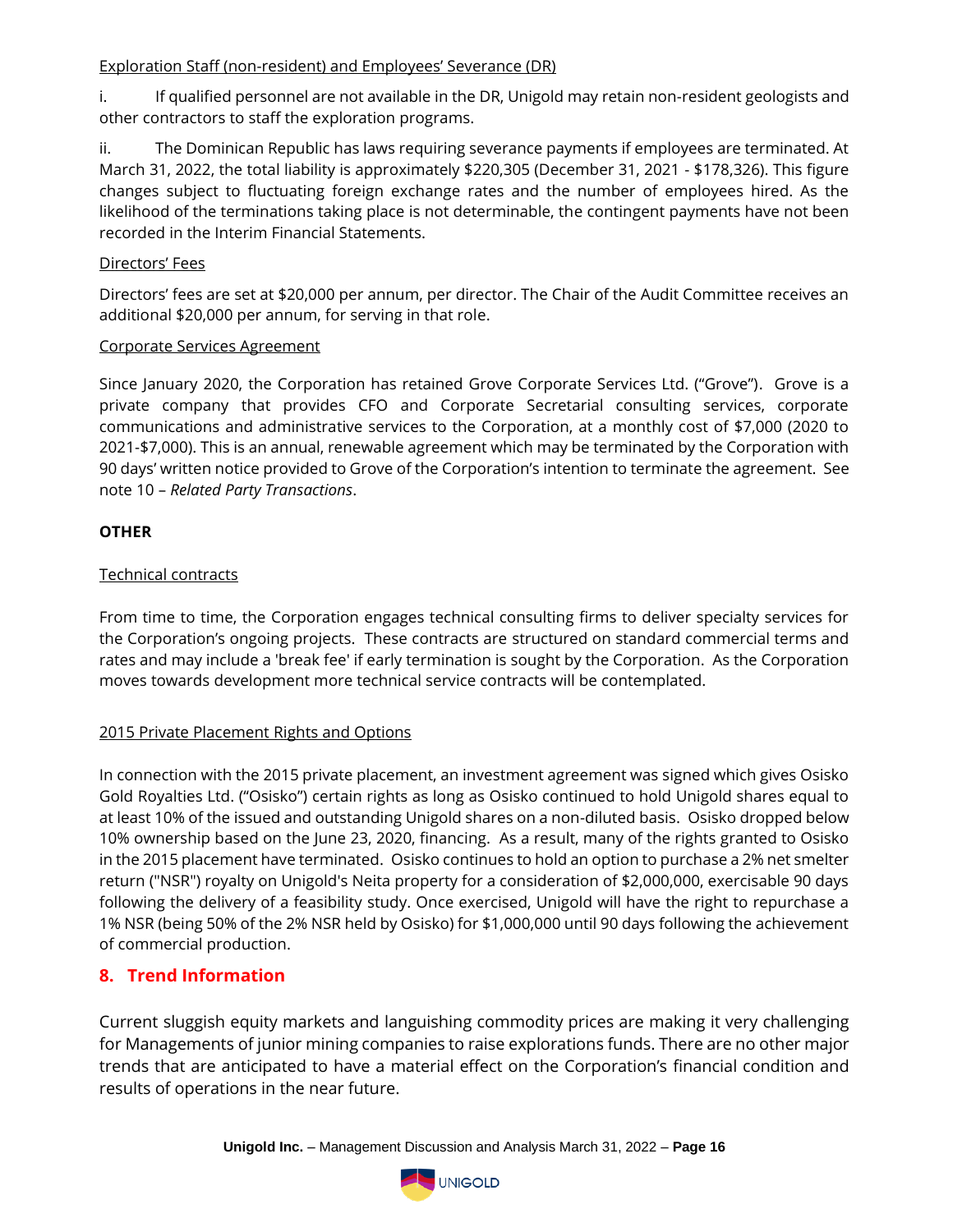### **9. Off-Balance Sheet Arrangements**

The Corporation has no off-balance sheet arrangements, no capital lease agreements, and no longterm debt obligations.

### **10. Proposed Transactions**

There are no proposed transactions that will materially affect the performance of the Corporation. However, as is typical of the gold exploration sector, Unigold's Management is continually reviewing potential property acquisition, investment, and joint venture transactions and opportunities.

# **11. Significant Accounting Judgments and Estimates**

The Corporation prepares its Annual and Interim Financial Statements in accordance with IFRS. The most significant accounting estimates are the policy of capitalizing exploration costs on its properties and the valuation of such properties, and the share-based compensation calculation.

The Corporation reviews its portfolio of exploration properties on an annual basis to determine whether a write-down of the capitalized cost of any property is required. The recoverability of the amounts shown for exploration properties and deferred exploration and evaluation assets is dependent on the existence of economically recoverable reserves, and the ability to obtain financing to complete the development of such reserves.

The Corporation uses the Black-Scholes model to determine the fair value of options and warrants. The main factor affecting the estimates of share-based compensation is the share price volatility used. The Corporation uses the historical price data and comparables in the estimate of future volatilities.

See Interim Financial Statements – note 4 - *Significant Accounting Judgments and Estimates.*

# **12. Risks and Uncertainties**

At the present time, Unigold does not hold any interest in a mining property in production. The Corporation's viability and potential successes lie in its ability to develop, exploit and generate revenue out of mineral deposits. Revenues, profitability and cash flow from any future mining operations involving the Corporation will be influenced by precious and/or base metal prices and by the relationship of such prices to production costs. Such prices have fluctuated widely and are affected by numerous factors beyond the Corporation's control.

#### **Permitting and Licencing**

On May 22, 2018, Unigold announced that the Ministry of Energy and Mines of the Dominican Republic had granted the Corporation the Neita Fase II Exploration Concession. The Concession was valid for a three-year period after which there was a possibility of two additional one-year extensions. Unigold applied for the first one-year extension of the exploration concession and on

March 12, 2021, the extension was granted until May 2022. On February 25, 2022 Unigold applied to split the Neita Concession into 2 parts: Neita Sud and Neita Norte. The Neita Norte concession (the northern half of the Neita Fase II concession) is the subject of a new Exploration Concession

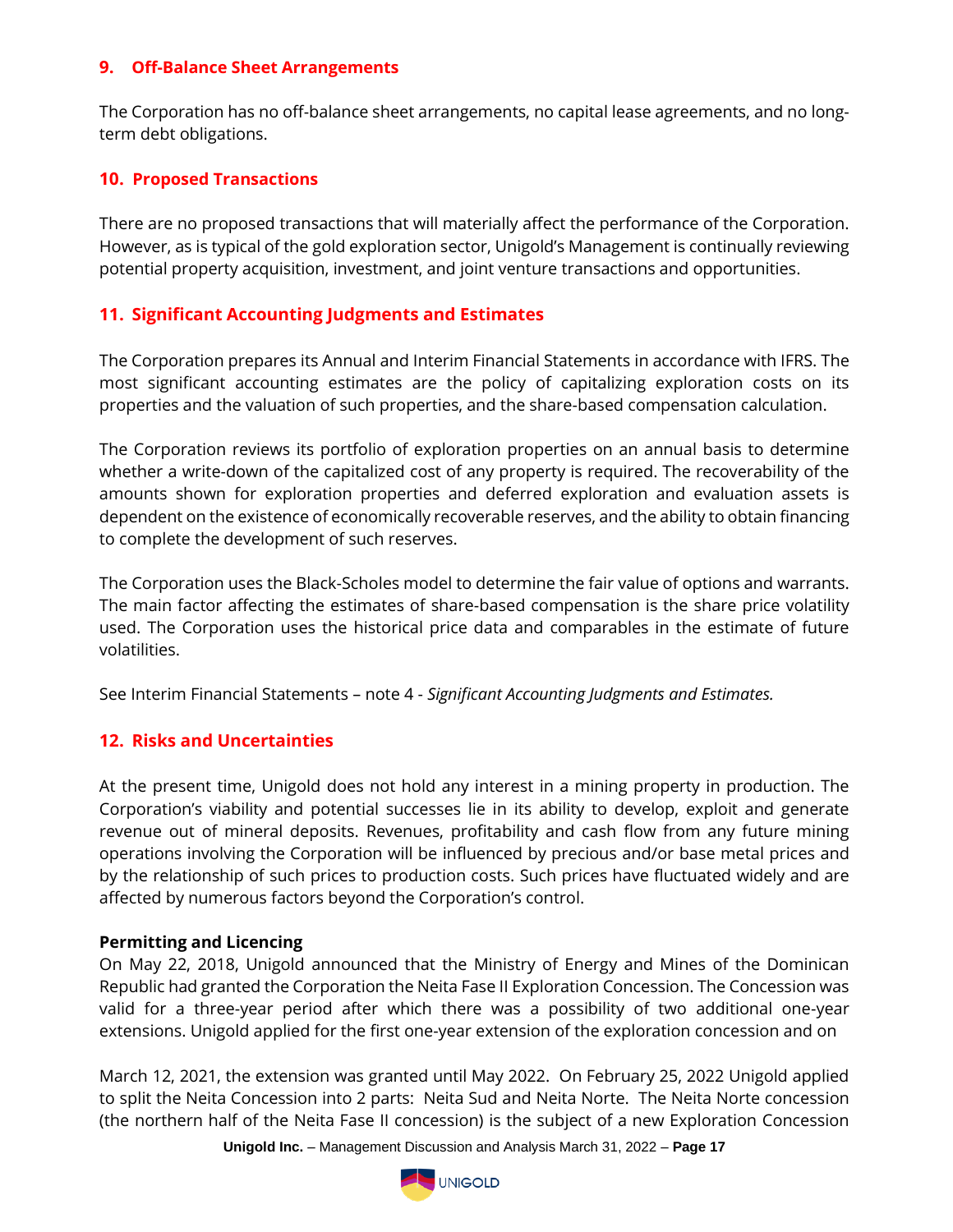application. The southern portion of the concession, the Nieta Sud area, is the subject of an Exploitation Concession application which would give Unigold the sole right to extract specific minerals from this area for 75 years.

On November 2, 2018, Unigold announced that the environmental permit (the "Environmental Permit") for exploration on Neita had been approved by the Ministry of the Environment of the Dominican Republic. The Environmental Permit was valid for a two-year period. An application for an extension of the Environmental Permit was made to the Ministry of the Environment in Q2/2020. In mid-October 2020, the Environmental permit was extended for 60 days pending the review of the renewal application. In early November 2020, the permit was extended to May 21, 2021 to coincide with the anniversary of the Nieta Fase II exploration license. Unigold applied for an extension of its Environmental permit on May 6, 2022. This extension is pending.

While Unigold believes that it is in compliance with applicable legislation and is up to date with required regulatory filings, there can be no certainty that permits will be issued in a timely manner. Unigold's exploration properties are subject to ongoing renewal and application processes. Should renewals and applications not be granted, then the carrying value of the exploration and evaluation assets may be impaired.

# **Novel Coronavirus ("COVID-19")**

In March 2020, the World Health Organization declared a global pandemic related to COVID 19. Its impact on world economies has been far-reaching and business around the world is being forced to cease or limit operations for long or indefinite periods of time. Measures taken to contain the spread of the virus, including travel bans, quarantines, social distancing, appropriate use of personal protection equipment ("PPE"), and closures of non-essential services have triggered significant disruptions to business worldwide, resulting in and economic slowdown.

Global stock markets have also experienced high volatility and significant movement. Governments and central banks have responded with monetary and fiscal interventions to stabilize economic conditions. There is significant uncertainty surrounding COVID 19 and the extent and impact that it may have on our financial position and results, exploration activities, workers, partners, consultants, suppliers and on global financial markets is indeterminable at this time.

# **Nature of Mineral Exploration and Development Projects**

Mineral exploration is highly speculative in nature, involves many risks and frequently is nonproductive. There is no assurance that exploration efforts will be successful. The exploration and development of mineral deposits involves significant financial and other risks over an extended period of time, which even a combination of careful evaluation, experience, and knowledge may not eliminate. Few mining properties that are explored are ultimately developed into producing mines. Major expenses are required to establish reserves by drilling and to construct mining and processing facilities. Large amounts of capital are frequently required to purchase necessary equipment. It is impossible to ensure that the current or proposed exploration programs on properties in which the Corporation has an interest will result in profitable commercial mining operations.

Success in establishing mineral reserves through exploration is the result of a number of factors, including the quality of management, the Corporation's level of geological and technical expertise, the quality of land available for exploration and other factors. Once mineralization is discovered, it

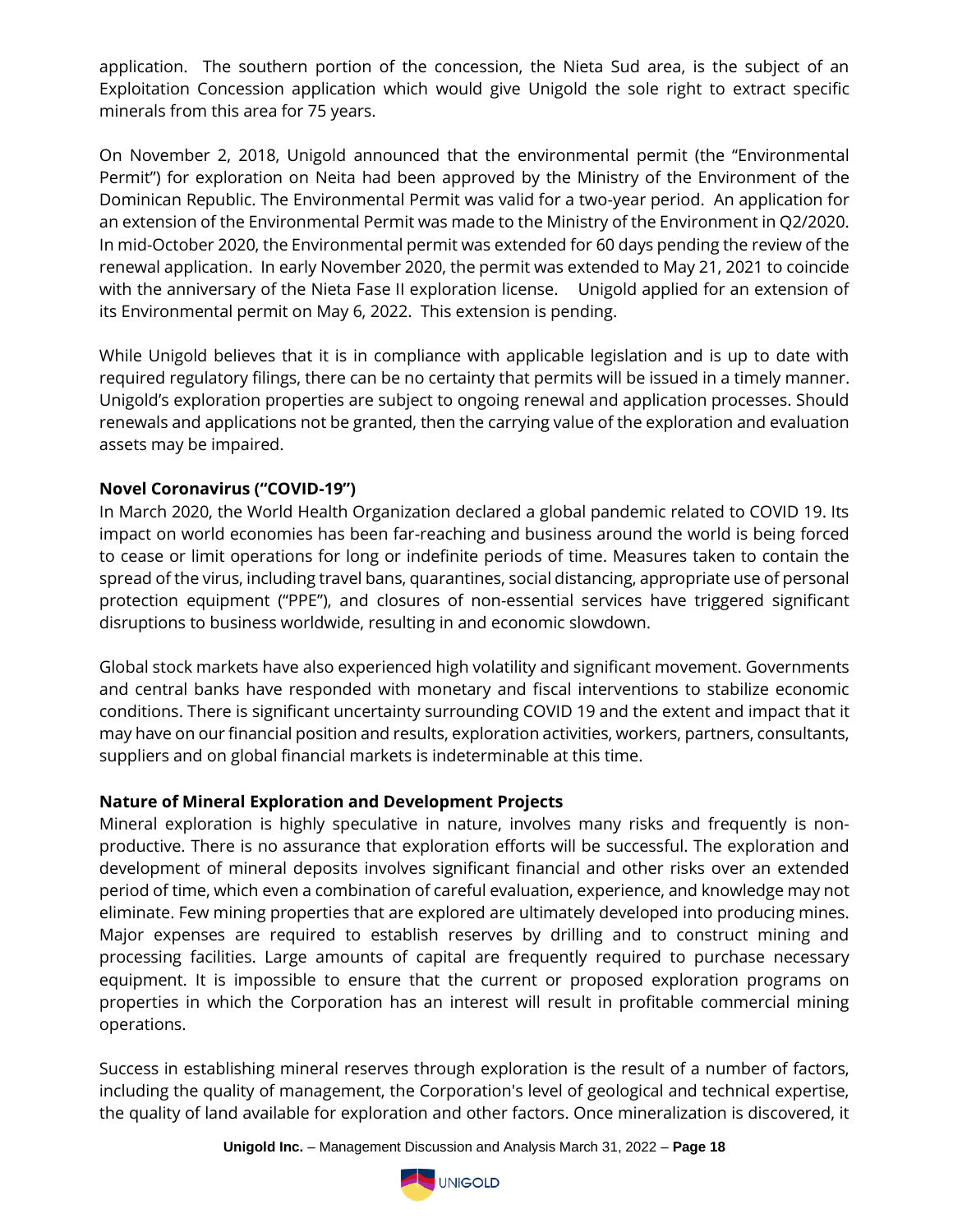may take several years in the initial phases of drilling until production is possible, during which time the economic feasibility of production may change. Substantial expenditures are required to establish proven and probable reserves through drilling, to determine the optimal metallurgical process to extract the metals from the ore and, in the case of new properties, to construct mining and processing facilities. Whether a deposit will be commercially viable depends on a number of factors, including the particular attributes of the deposit, such as its size and grade, costs and efficiencies of the recovery methods that can be employed, proximity to infrastructure, financing costs and governmental regulations, including regulations relating to prices, taxes, royalties, infrastructure, land use, importing and exporting of gold or silver, and environmental protection.

The effect of these factors cannot be accurately predicted, but the combination of these factors may result in the Corporation not receiving an adequate return on its invested capital. Because of these uncertainties, no assurance can be given that exploration programmes will result in the establishment or expansion of resources or reserves.

# **The Corporation's Properties Are Subject to Title Risks**

The Corporation has taken all reasonable steps to ensure that it has proper title to its properties. However, the Corporation cannot provide any guarantees that there are no prior unregistered agreements, claims or defects that may result in the Corporation's title to its properties being challenged. A successful challenge to the precise area and location of these claims could result in the Corporation being unable to operate on its properties as anticipated or being unable to enforce its rights with respect to its properties, which could have a material and adverse effect on the Corporation's future cash flows, earnings, results of operations and financial condition.

#### **The Corporation and Its Projects Are Subject to Risks of Operating in Foreign Countries**

The Corporation's projects are subject to the risks of operating in foreign countries. The Corporation's foreign operations and investments and its ability to carry on its business in the normal course may be adversely affected by political and economic considerations such as civil unrest, war (including in neighbouring states), terrorist actions, labour disputes, corruption, sovereign risk, political instability, the failure of foreign parties, courts or governments to honour or enforce contractual relations, changing government regulations with respect to mining (including environmental requirements, taxation, land tenure, foreign investments, income repatriation and capital recovery), fluctuations in currency exchange and inflation rates, import and export restrictions, challenges to the Corporation's title to properties or mineral rights, problems renewing concessions and permits, opposition to mining from environmental or other non-governmental organizations, increased financing costs, instability due to economic under-development, inadequate infrastructure, and the expropriation of property interests. In addition, the enforcement by Unigold of its legal rights to exploit its properties or to utilize its permits and concessions may not be recognized by the court systems in the Dominican Republic. The occurrence of one or more of these risks could have a material and adverse effect on the viability and financial performance of its foreign operations, which could have a material and adverse effect on the Corporation's future cash flows, earnings, results of operations and financial condition. Any of these events could also result in conditions that delay or prevent the Corporation from exploring or developing its properties even if economic quantities of minerals are found.

#### **Financing Risk**

To fund future investments in its mineral properties the Corporation requires capital. Dependent on exploration success results, the Corporation may not have sufficient working capital and may

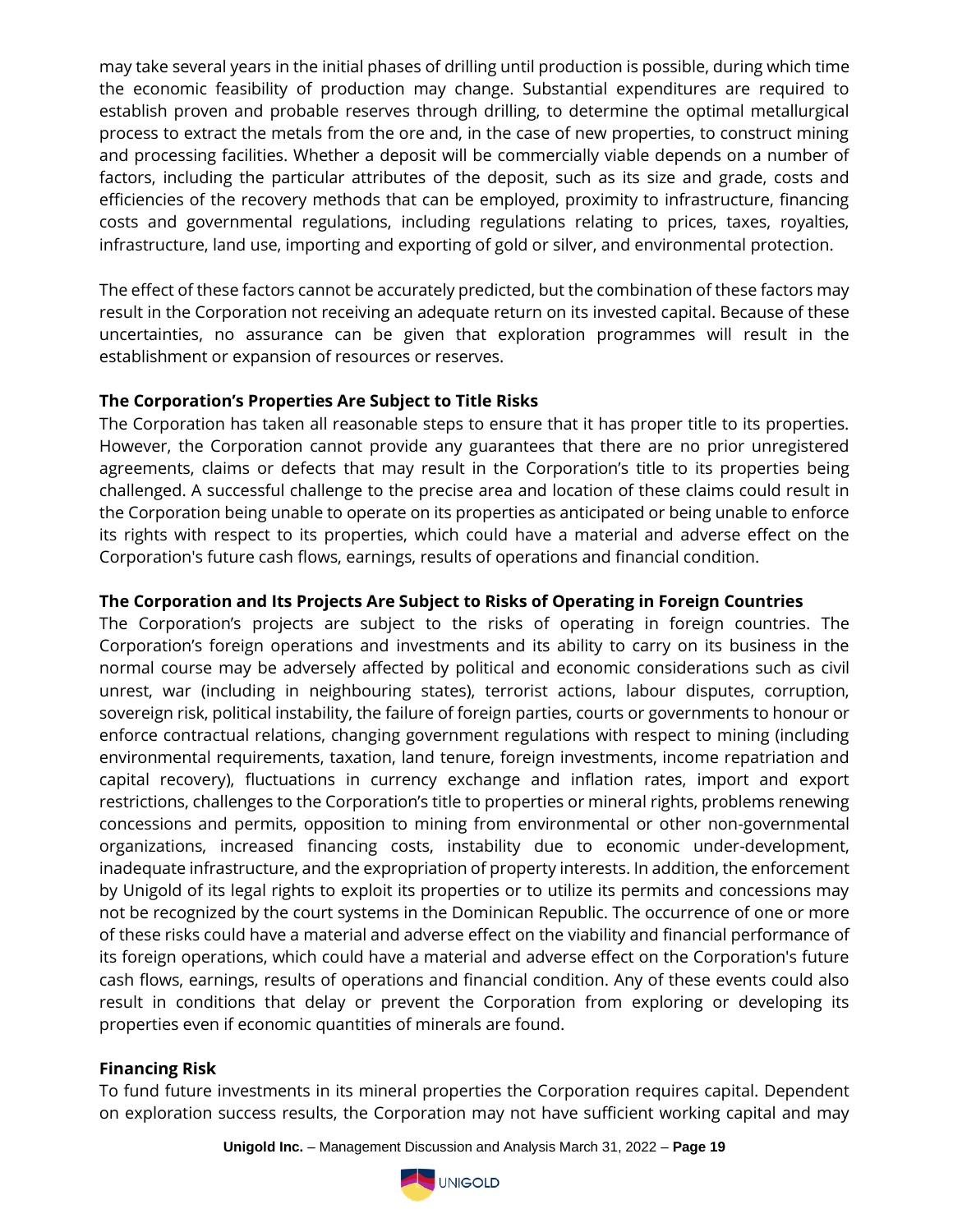have to access the capital markets. Subject to economic conditions at the time, there can be no assurance the Corporation would be able to raise additional debt or equity financing on acceptable terms. If the Corporation cannot finance its future projects, it could have a material and adverse effect on the Corporation's future cash flows, earnings, results of operations and financial condition.

#### **14. Environmental Matters**

In the risks section above, reference was made to several risks impacting on environment matters. Unigold believes that it is in compliance with all environmental regulations in the Dominican Republic and has made no provision for environmental remediation costs as such costs are believed to be immaterial. Environmental remediation of exploration sites is an ongoing and continuous activity.

# **15. CSR, Safety and Health**

The Corporation engages in and adheres to the principles of sound Corporate Social Responsibility with the local communities and people where it operates. While the Corporation recognizes that the funds to achieve these goals are derived from shareholders investment in the Corporation, it also believes that those same shareholders recognize that pragmatic and cost-effective CSR activity benefits all stakeholders and enables ongoing field activity with the support of local leaders, government, landowners and the community in general.

There was one lost time injury during the period. There were no reportable environmental compliance events during the period.

# **16. Accounting Policies – Changes and Issuances**

Certain pronouncements have been issued by the IASB or the IFRIC that are effective for accounting periods on or after January 1, 2022. The Corporation has reviewed these updated standards and has determined that none of these updates are applicable or consequential to the Corporation and have been excluded from discussion within these Interim Financial Statements.

# **17. Financial Instruments and Capital Management**

#### **Fair Value**

IFRS requires that the Corporation disclose information about the fair value of its financial assets and liabilities. The carrying amounts for cash and cash equivalents, sundry receivables, accounts payable and accrued liabilities on the Statements of Financial Position approximate fair value because of the limited term of these instruments. Fair value estimates are made at the statement of financial position date based on relevant market information and information about the financial instrument. These estimates are subjective in nature and involve uncertainties in significant matters of judgment and therefore cannot be determined with precision. Changes in assumptions could significantly affect these estimates.

# **Credit Risk**

Credit risk is the risk of loss associated with a counterparty's inability to fulfill its payment obligations. The Corporation's credit risk is primarily attributable to cash, other receivables, other financial assets and other investments. Cash is held with reputable Canadian financial institutions,

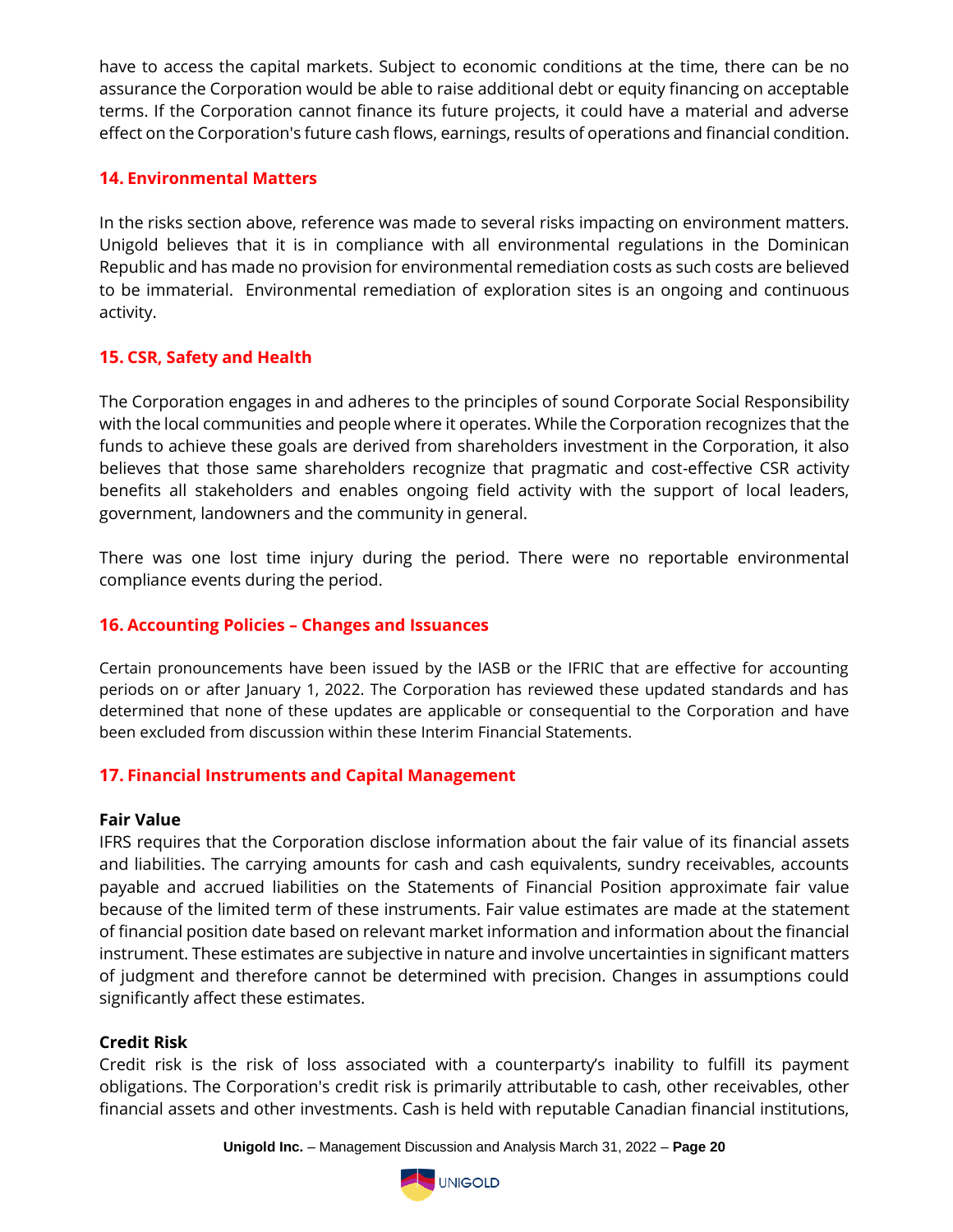from which management believes the risk of loss to be minimal. Financial instruments included in other receivables consist of harmonized sales tax due from the Federal Government of Canada.

# **Liquidity Risk**

The Corporation has in place a planning and budgeting process to help determine the funds required to support the Corporation's normal operating requirements on an ongoing basis and its capital, administrative, and exploration and evaluation expenditures. The Corporation ensures that there are sufficient funds to meet its short-term requirements, taking into account its anticipated cash flows from operations and its holdings of cash and cash equivalents.

At March 31, 2022, the Corporation has working capital of \$1,526,505 (December 31, 2021 – \$3,066,198). This is comprised of \$1,345,354 cash and cash equivalents (December 31, 2021 – \$3,003,939) to settle current accounts payable and accrued liabilities of \$495,811 (December 31, 2021 – \$374,516). The Corporation's other current assets consist of other receivables of \$372,925 (December 31, 2021 – \$320,977) and other financial assets and prepaid expenses of \$304,037 (December 31, 2021 – \$115,798).

At March 31, 2022, Management believes the Corporation has sufficient funding to meet the ongoing corporate costs of the Corporation for the near-term, but depending on exploration results, the Corporation will need to seek additional funding for the advancement of the Neita project.

See Interim Financial Statements – note 2 – *Going Concern*.

# **Market Risk**

At the present time, the Corporation does not hold any interest in a mining property that is in production. The Corporation's viability and potential success depends on its ability to develop, exploit, and generate revenue from the development of mineral deposits. Revenue, cash flow, and profits from any future mining operations in which the Corporation is involved will be influenced by precious and/or base metal prices and by the relationship of such prices to production costs. Such prices can fluctuate widely and are affected by numerous factors beyond the Corporation's control.

# **Foreign Exchange Risk**

The Corporation's financings are in Canadian dollars. Certain of the Corporation's subsidiary Unigold Dominicana, S.R.L.'s activities are incurred in U.S. dollars (USD) and Dominican Pesos (DOP) and are therefore subject to gains or losses due to fluctuations in foreign currency exchange rates. The Corporation is therefore subject to foreign exchange risk. At March 31, 2022, the Corporation had foreign cash balances in the Canadian equivalent of \$70,556 (December 31, 2021 – \$75,218) and trade payables of \$40,424 (December 31, 2021 – \$23,852). Sensitivity to a plus or minus 5% change in the foreign exchange rate would have resulted in a decrease in the net assets of the Corporation in the amount of \$1,506 at March 31, 2022 (December 31, 2021 – \$2,568). The Corporation does not undertake currency hedging activities to mitigate its foreign currency risk.

# **Interest Rate Risk**

The Corporation's current policy is to invest excess cash in investment-grade short-term deposit certificates issued by its financial institutions. The Corporation periodically monitors the investments it makes and is satisfied with the creditworthiness of its financial institutions. As of March 31, 2022, interest rate risk is minimal since the Corporation has no interest-bearing debt instruments.

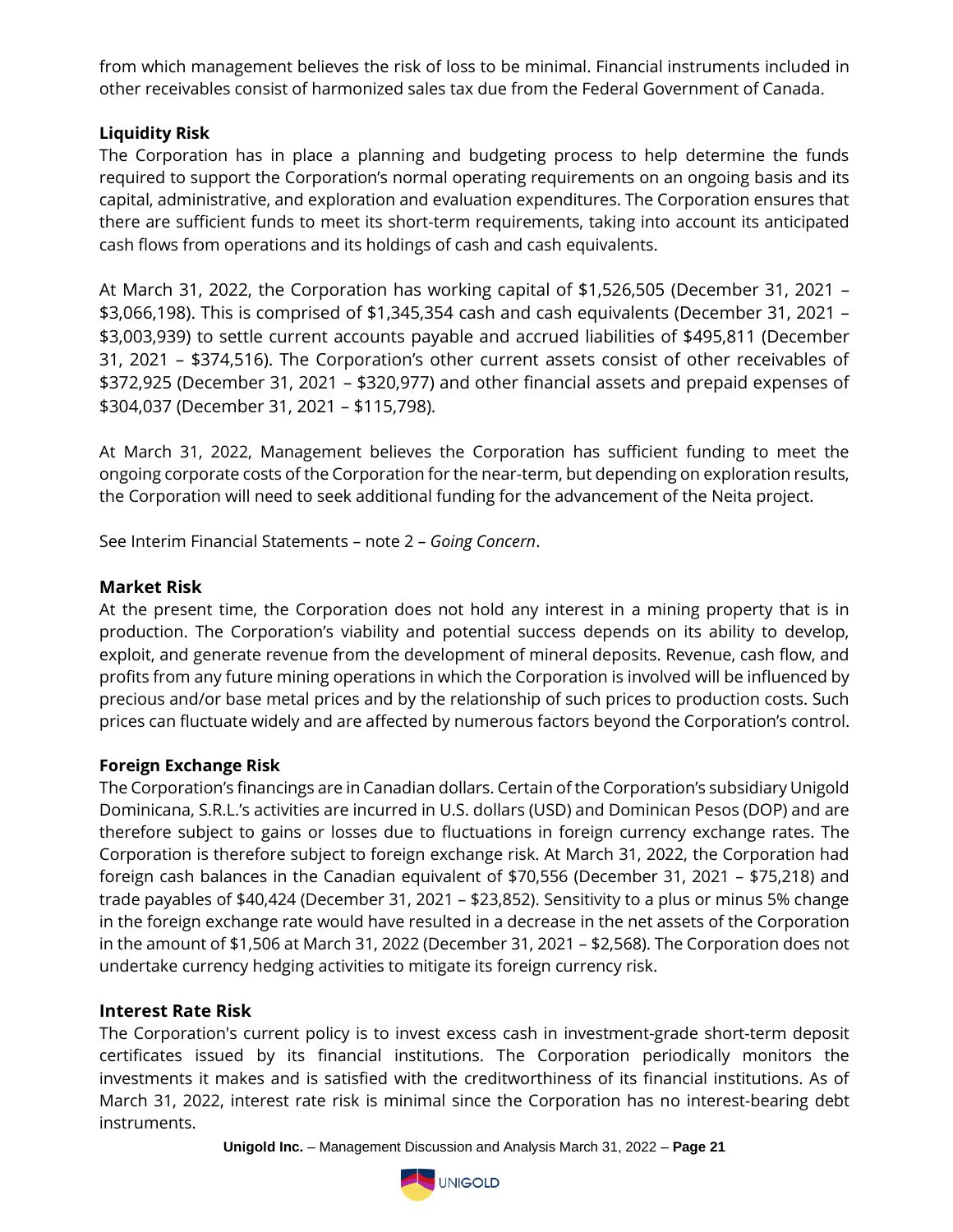#### **Commodity Price Risk**

The ability of the Corporation to develop its properties and the future profitability of the Corporation is directly related to the market price of certain minerals.

### **Sensitivity Analysis**

The Corporation is exposed to foreign currency risk of fluctuations on financial instruments that are denominated in US\$ and Dominican Republic Pesos related to cash balances, other investments and accounts payable. Sensitivity to a plus or minus 5% change in the foreign exchange rate would not have resulted in a significant fluctuation during the three months ended March 31, 2022.

#### **Capital Management**

Unigold considers its capital structure to consist of total equity attributable to equity holders of the Corporation. The Corporation manages its capital structure and makes adjustments to it, in order to have the funds available to support is exploration and corporate activities. The Corporation's objective in managing capital is to safeguard its ability to operate as a going concern. The Corporation is in the development stage and as such is dependent on external financing. In order to carry out planned exploration and development, and pay for administrative and operating costs, the Corporation will spend its existing working capital. The Corporation's objective when managing capital is to safeguard the Corporation's ability to continue as a going concern in order to pursue the exploration of its exploration properties and maximize shareholder returns. The Corporation satisfies its capital requirements through careful management of its cash resources and by equity issues, as necessary, based on the prevalent economic conditions of both the industry and the capital markets and the underlying risk characteristics of the related assets. Management reviews its capital management approach on an ongoing basis. The Corporation is not subject to externally imposed capital requirements.

# **18. Financial Reporting and Disclosure Controls and Procedures**

Management believes that based upon the evaluations and actions taken to date, reasonable assurance can be provided that there is no material misstatement of the financial results reported as of March 31, 2022.

# **19. Outstanding Share Data**

See note 8 of the Interim Financial Statements for details of common shares, warrants, finder warrants and stock options activity during the reporting period.

|                          | Common        |                 | <b>Finder</b>   | <b>Stock</b>   |                      |
|--------------------------|---------------|-----------------|-----------------|----------------|----------------------|
| As at                    | <b>Shares</b> | <b>Warrants</b> | <b>Warrants</b> | <b>Options</b> | <b>Fully Diluted</b> |
| <b>December 31, 2020</b> | 127,075,293   | 20,304,167      | 1,957,470       | 9,796,000      | 159,132,930          |
| <b>December 31, 2021</b> | 173,912,643   | 47,225,342      | 1,912,470       | 6,046,000      | 229,096,455          |
| May 30, 2022             | 173,912,643   | 29,225,342      | 1,912,470       | 6,046,000      | 211,096,455          |

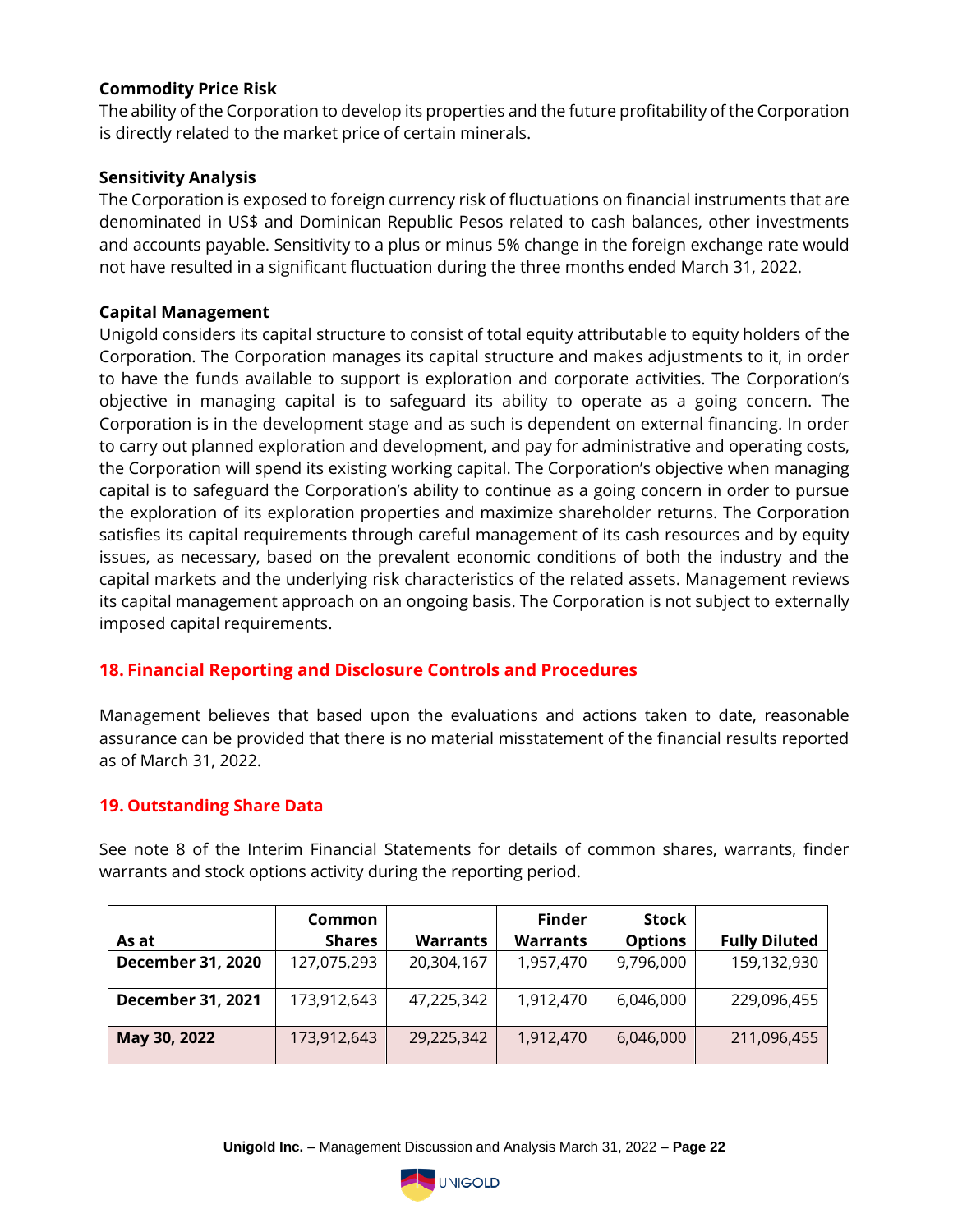# **20. Qualified Person**

The foregoing scientific and technical information has been prepared or reviewed by Wes Hanson, P.Geo., the Chief Operating Officer of the Corporation. He also supervises all work associated with the Corporation's exploration programs in the Dominican Republic. Mr. Hanson is a "qualified person" within the meaning of National Instrument 43-101.